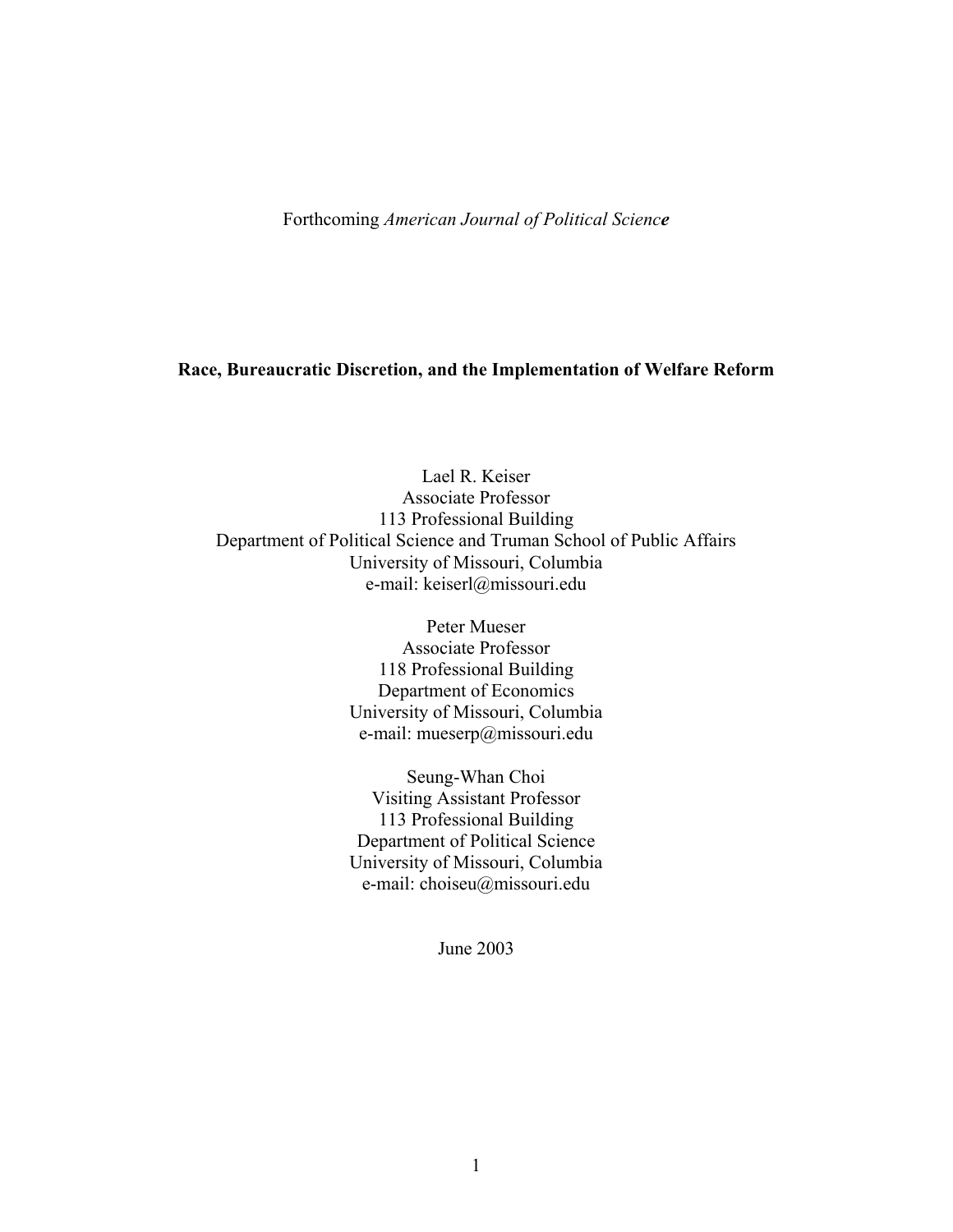### **Race, Bureaucratic Discretion, and the Implementation of Welfare Reform**

### Abstract

This paper explores the impact of the race of individual clients and of the local racial context on the implementation of sanctions for recipients of Temporary Assistance for Needy Families (TANF) in a Midwestern state. We find that although nonwhites are sanctioned at lower rates than whites overall, nonwhites are sanctioned more compared to whites in each local area. This paradox occurs because nonwhites tend to live in areas with lower sanction rates. Consistent with the literature on race and policy, we find that sanction rates increase as the nonwhite population increases until a threshold is reached where nonwhites gain political power.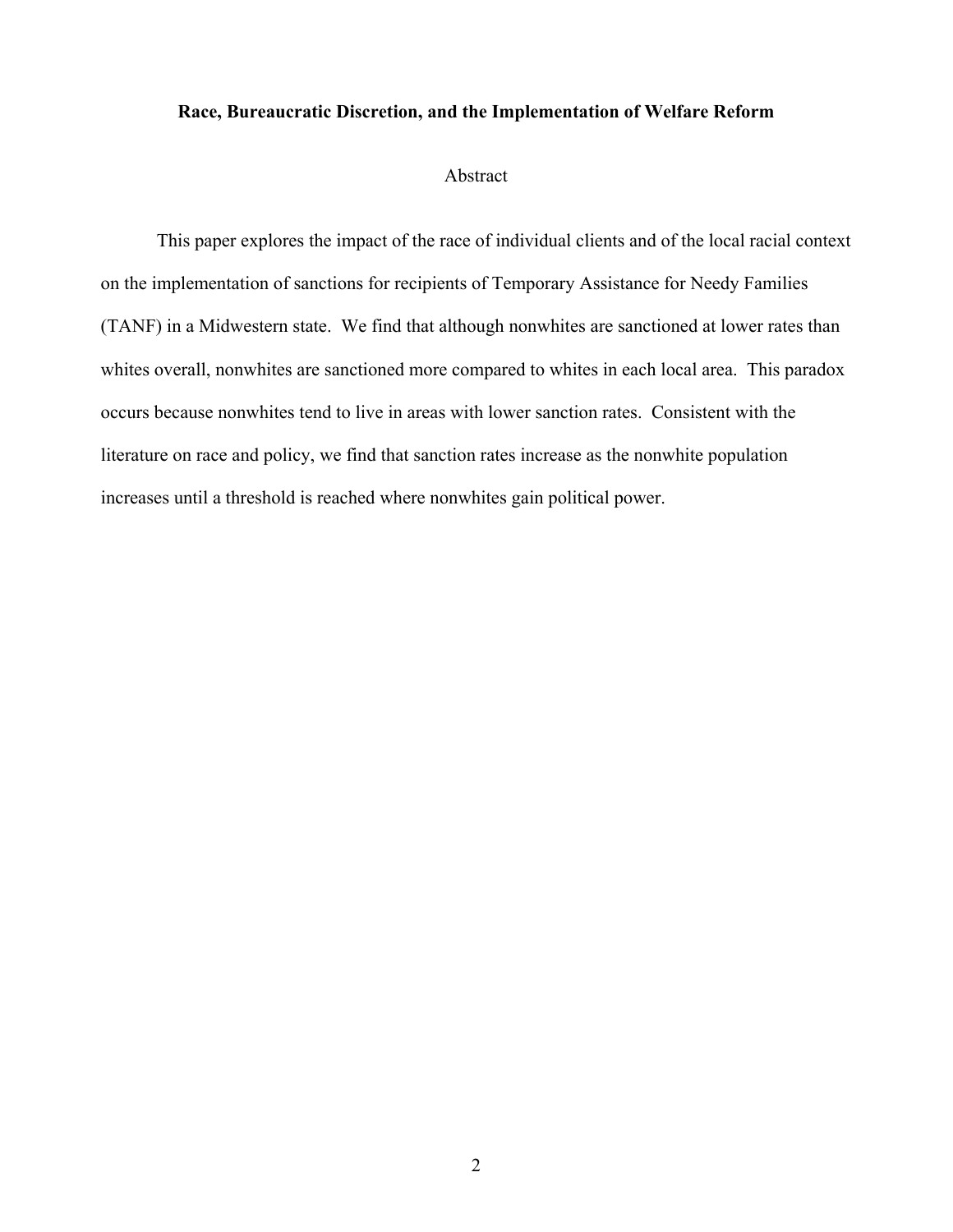In the United States, racial politics shapes public policy (Hero 1998)—especially social welfare policy. How race influences public policy is determined by the administrative structures that policymakers adopt for implementation (Lieberman 1998). One important administrative structure that influences the experiences of racial minorities in the welfare state is the level of devolution of administrative control between the national government and state and local governments (Lieberman and Lapinski 2001). Concern exists that higher levels of devolution and bureaucratic discretion will lead to a loss of equity in the treatment of minorities participating in government programs (McConnell 1966; Key 1949). The historical treatment of minorities in highly localized welfare programs prior to the 1970s suggests that this concern is well justified (Katz 1989; Lieberman 1998; Piven and Cloward 1977). State and local governments have gained more discretion in the implementation of welfare policies during the 1990s with waivers granted by the federal government and with the passage of federal welfare reform in 1996, but little attention has been paid to the impact of race on the implementation of these welfare reforms.<sup>1</sup>

Race may affect the treatment of welfare clients in two ways. First, the race of an individual client may affect the interaction the client has with street-level bureaucrats. Street-level bureaucrats may have a tendency to favor clients who resemble themselves and discriminate against those from different class or racial backgrounds (Lipsky 1980). Second, the racial context in which policy implementation takes place may also impact how clients experience public programs. Race, in the aggregate, influences the structure that public policy takes, gives it substance and may even be a better predictor of state politics and policies than political culture (Hero 1998).

We do two things in this project. First, we explore whether minority clients of Temporary Assistance for Needy Families (TANF) fare less well than non-minorities in the implementation of one aspect of welfare reform—the sanctioning of benefits in response to clients' failure to follow the

 $\overline{a}$ 

<sup>&</sup>lt;sup>1</sup> Exceptions include Soss et al. (2001) and Fording (2003).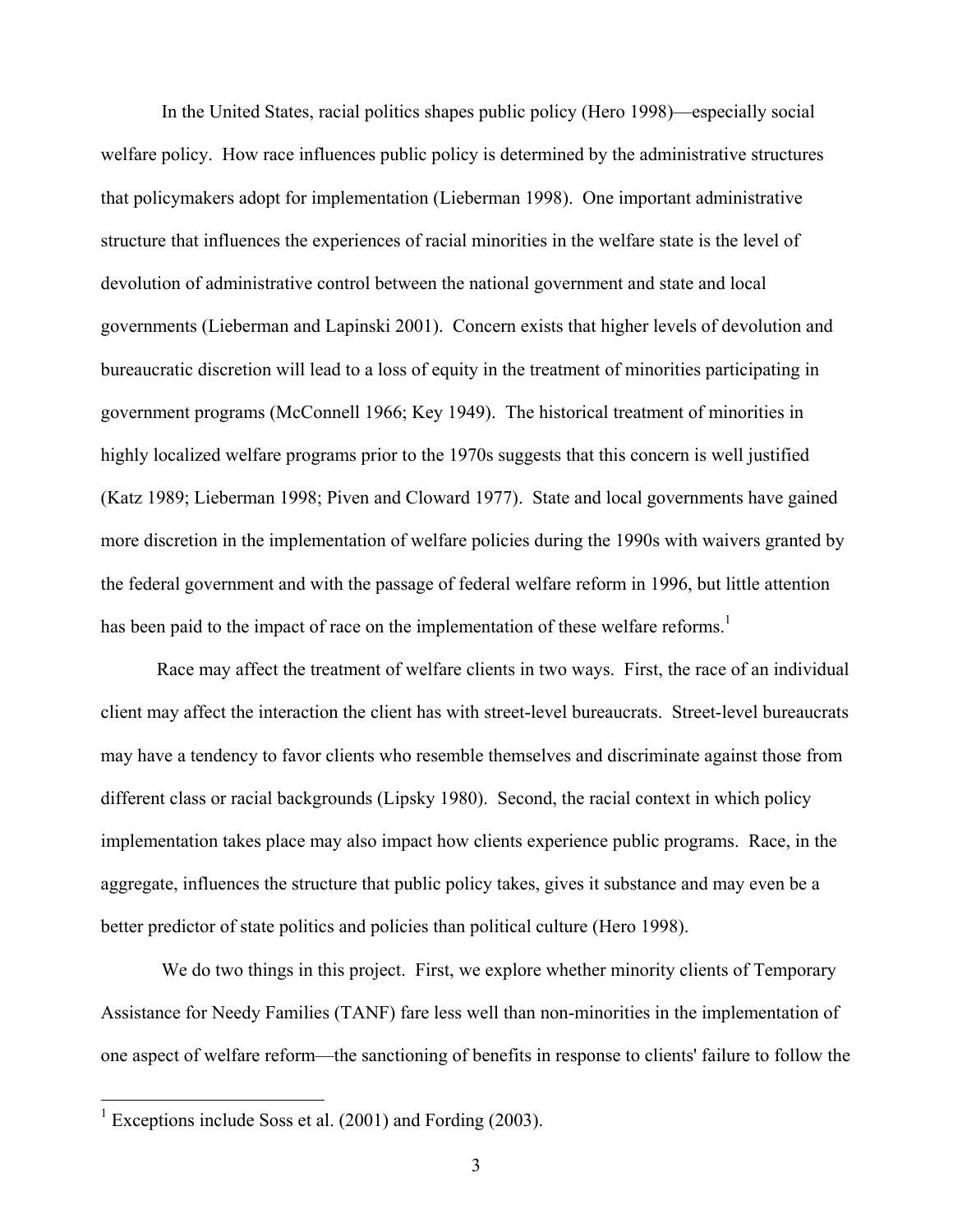rules of the program. More specifically, we examine whether the race of a client influences the likelihood that she will be sanctioned in the state of Missouri for the year 1998. Second, we examine how the political and economic characteristics of the county in which a client is sanctioned, including its racial composition, influences the implementation of sanctions.

 A small number of studies provide detailed analyses of the recipient attributes and circumstances associated with TANF sanctions. Chang et al. (2001) examine sanctions for failure to cooperate in obtaining child support in 20 central Illinois counties; Kahil et al. (2002) examine sanctions in a Michigan county; and Cherlin et al. (2002) look at sanctions in Boston, Chicago and San Antonio. Reviews of sanction policies across states and of related studies can be found in Goldberg and Schott (2000), and Pavetti and Bloom (2001). Although these studies provide information about how individual level characteristics influence sanctions, none of them explore how individual level characteristics and the geographic location of clients interact to impact the implementation of sanctions.

#### **State Sanction Policy**

In 1994, Missouri undertook major reform of Aid to Families with Dependent Children (AFDC) when it passed House Bill 1547, implemented in 1995 with federal approval of a statewide waiver. The reforms required each nonexempt recipient to enter into a "self-sufficiency pact" leading to self-supporting employment within two years, raised allowable asset levels, increased efforts to establish paternity, instituted changes in the JOBS program, including establishing a wage supplementation program, and instituted other program changes. Federal welfare reform replaced AFDC with Temporary Assistance for Needy Families (TANF) at the end of 1996, but associated policy changes were relatively small, since state reform had already occurred, and no state legislation was passed at that time.

Most importantly for our purposes, the state's reform legislation provided for sanctions, a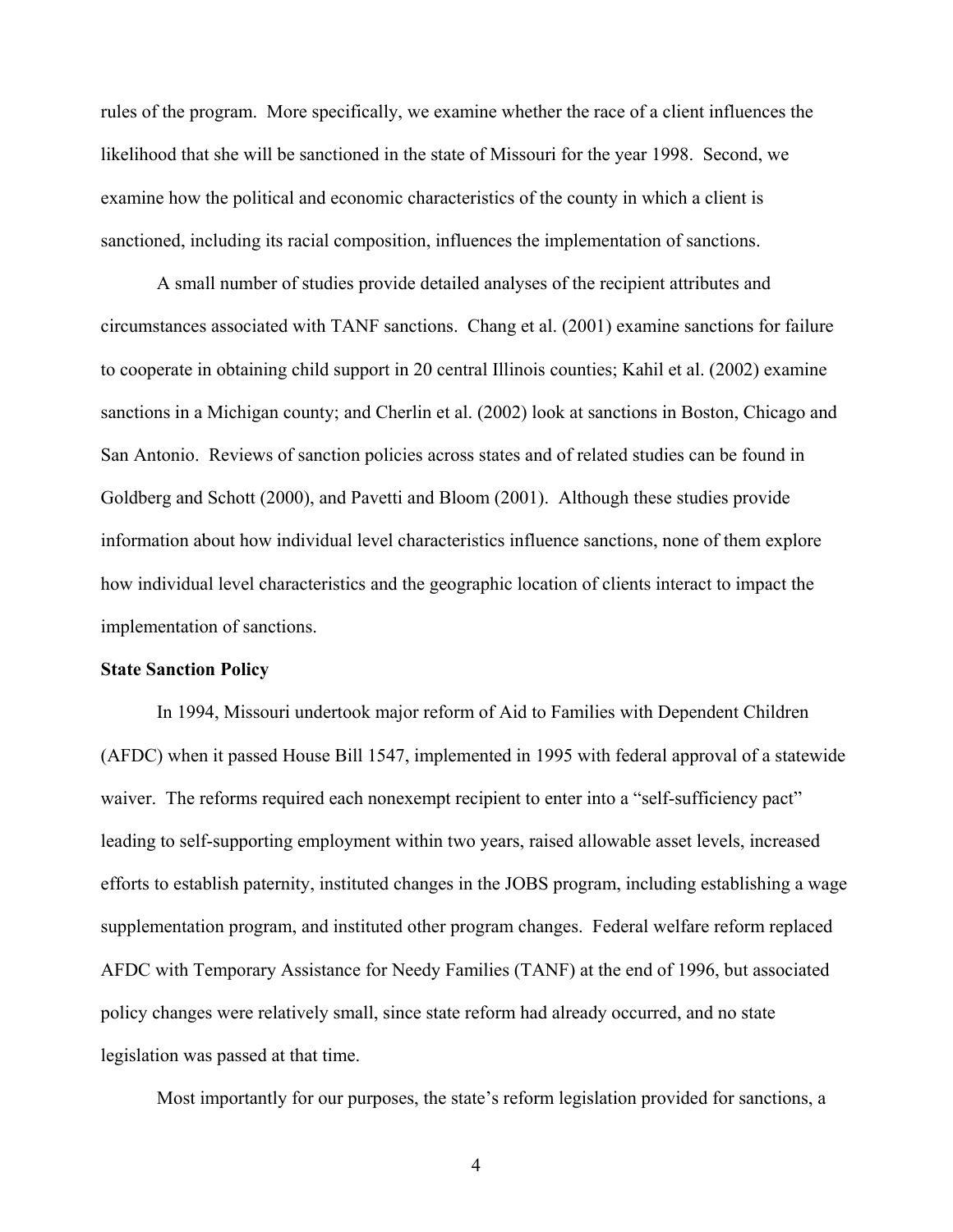reduction in the case grant for recipients failing to meet training, work, or other requirements. Prior to 1994, in keeping with federal AFDC regulations, very few sanctions were applied. By the end of 1995, however, the number had increased to about 1 percent of the caseload, growing steadily to well over 10 percent in 1998.

Case managers decide when to impose a sanction. During our study, over 80 percent of sanctions in effect were imposed because of failure to conform to job training program requirements, so an important source of case manager discretion is in the application of rules that exempt clients from job training. Although some rules allow little latitude, such as those providing exemptions for recipients in the third trimester of pregnancy or with children under the age of 12 months, other rules appear to be open to interpretation. Exemptions are permitted for claimants facing domestic violence, temporary disability, or difficulty obtaining childcare.

Through October 1998, the sanctioned caretaker's benefit was subtracted from the family grant. After October 1998, the entire family grant was reduced by 25 percent. The duration of the sanction differs by the sanction history of the case. For a recipient's first sanction, the sanction is lifted as soon as the recipient starts to cooperate. For the second, however, the recipient's benefit is normally reduced for at least three months and continues until the case manager believes the recipient is moving toward compliance. Third and later sanctions must normally last for at least six months.<sup>2</sup> Although the state agency collects data on how many clients are sanctioned, the central office does not monitor the use of sanctions in any systematic way. The only time the central office

<sup>&</sup>lt;sup>2</sup> In October of 1998 Missouri issued regulations reducing the circumstances under which sanctions could be imposed and specifying that caseworkers meet with recipients prior to imposing sanctions. The number of new sanctions declined dramatically in November and December as a result. This change implies that our results are not directly applicable to the subsequent Missouri sanction policy.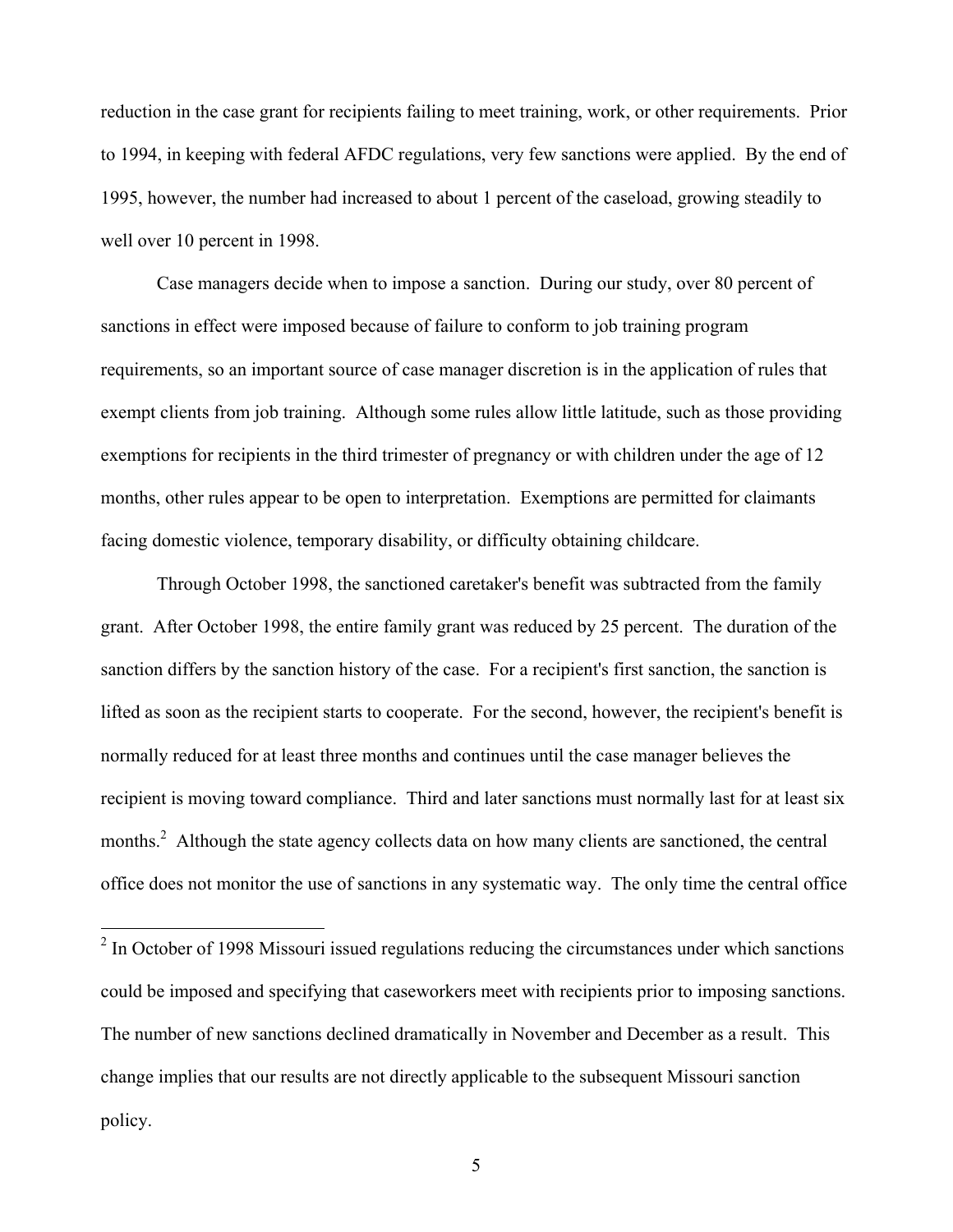becomes involved in the process is if a client appeals the sanction, which is uncommon.

Sanctions in Missouri provide a good case study for examining the role that race plays in affecting policy implementation. First, individual-level data exist on the race of clients, whether they have been sanctioned, and the length of the sanction. This allows us to explore whether the race of a client has an impact on how that client is treated. Such individual data have been lacking in other research on race and welfare and is needed to know the extent to which street-level bureaucrats treat whites and blacks differently (Lieberman 1998, 130). Second, information on county of residence is available for all recipients. Counties are natural units to use in the study of welfare policy. For all but the largest counties, there is one local office that serves all recipients in the county, and where there is more than one, the offices are administered centrally within the county. Third, Missouri's sanction policy is administratively similar to other states in the level of discretion given to street-level bureaucrats. This makes the results more generalizable to other states. In most states, as in Missouri, caseworkers have primary responsibility for sanction decisions (United States General Accounting Office 2000). Like three-quarters of the states, Missouri only sanctions a portion of the family benefit for a first infraction.<sup>3</sup>

Although devolution of responsibility has assured much heterogeneity in the way that states implemented welfare reform, Missouri's system is broadly representative of the nation. Fender, McKernan and Bernstein (2001) show that Missouri is very similar to other states in terms of the financial incentives faced by recipients and in the institutional emphasis on moving recipients toward self-sufficiency. The industrial distribution of employment in Missouri corresponds closely to national figures. The demographic, racial and educational structure of the population mirrors that

 $\overline{a}$ 

<sup>&</sup>lt;sup>3</sup> This penalty is the same for later sanctions, in contrast to nearly two-thirds of the states, which ultimately apply "whole case" sanctions (Rector and Youssef 1999; United States General Accounting Office 2000).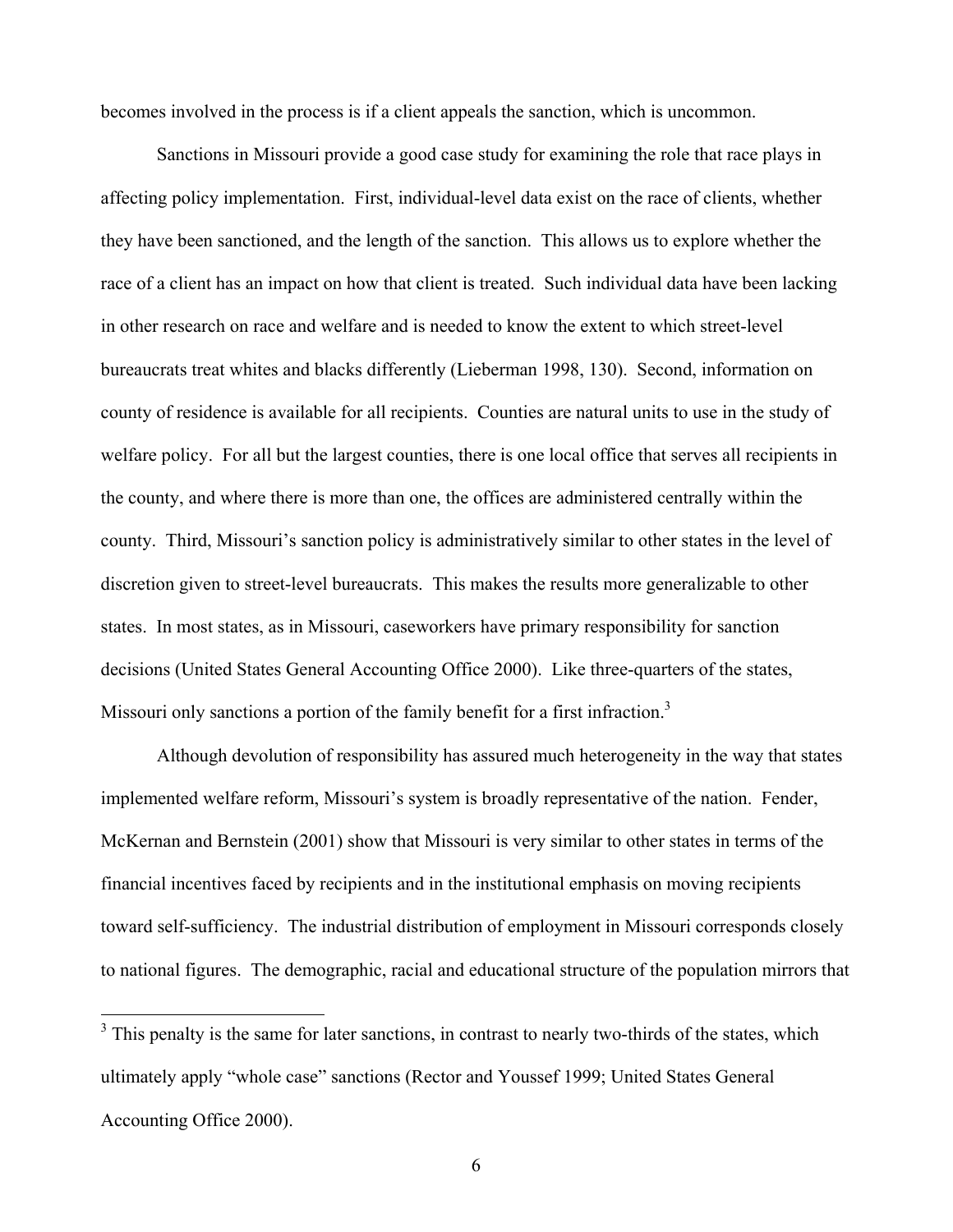of the country as well, with the notable exception that Missouri has fewer Hispanics.<sup>4</sup> In contrast to some states, the basic program rules, including those about imposition of sanctions, are specified by the central state agency. If we observe differences across local areas in Missouri, this implies that local factors can be important even when central control is relatively strong. One might expect to find even larger differences within states with greater local autonomy.

In what follows, we generate and empirically test hypotheses about why the likelihood of sanctions varies by race across TANF recipients and across geographic areas.

### **Hypotheses**

### Explaining Variation in the Likelihood of Being Sanctioned Across Individuals

#### *Race*

Research in political science suggests several hypotheses concerning the implementation of sanction policy. The first is that race is the basis for direct discrimination, implying that street-level bureaucrats treat minority clients differently from non-minority clients due to racist attitudes and racial stereotyping (Lipsky 1980). Some empirical support exists for this contention. Davis and Proctor (1989) find that white social workers prefer working with white clients and have preconceived ideas and attitudes about minorities. Furthermore, surveys of welfare recipients find that black welfare recipients report lower levels of caseworker support for transportation assistance and for formal education than do white welfare recipients (Gooden 1998) and higher incidences of sanctions (Kahil et al. 2002). Under the direct discrimination hypothesis, a minority client will face a greater chance of sanction than an otherwise identical non-minority client.

# *Professional Norms*

 In addition to the impact of race, bureaucratic decisions may be influenced by professional values. While many scholars fear bureaucratic discretion because of the potential loss in equity in

<sup>&</sup>lt;sup>4</sup> Carrington et al. (2002) compare Missouri's welfare reforms and its economy with the nation.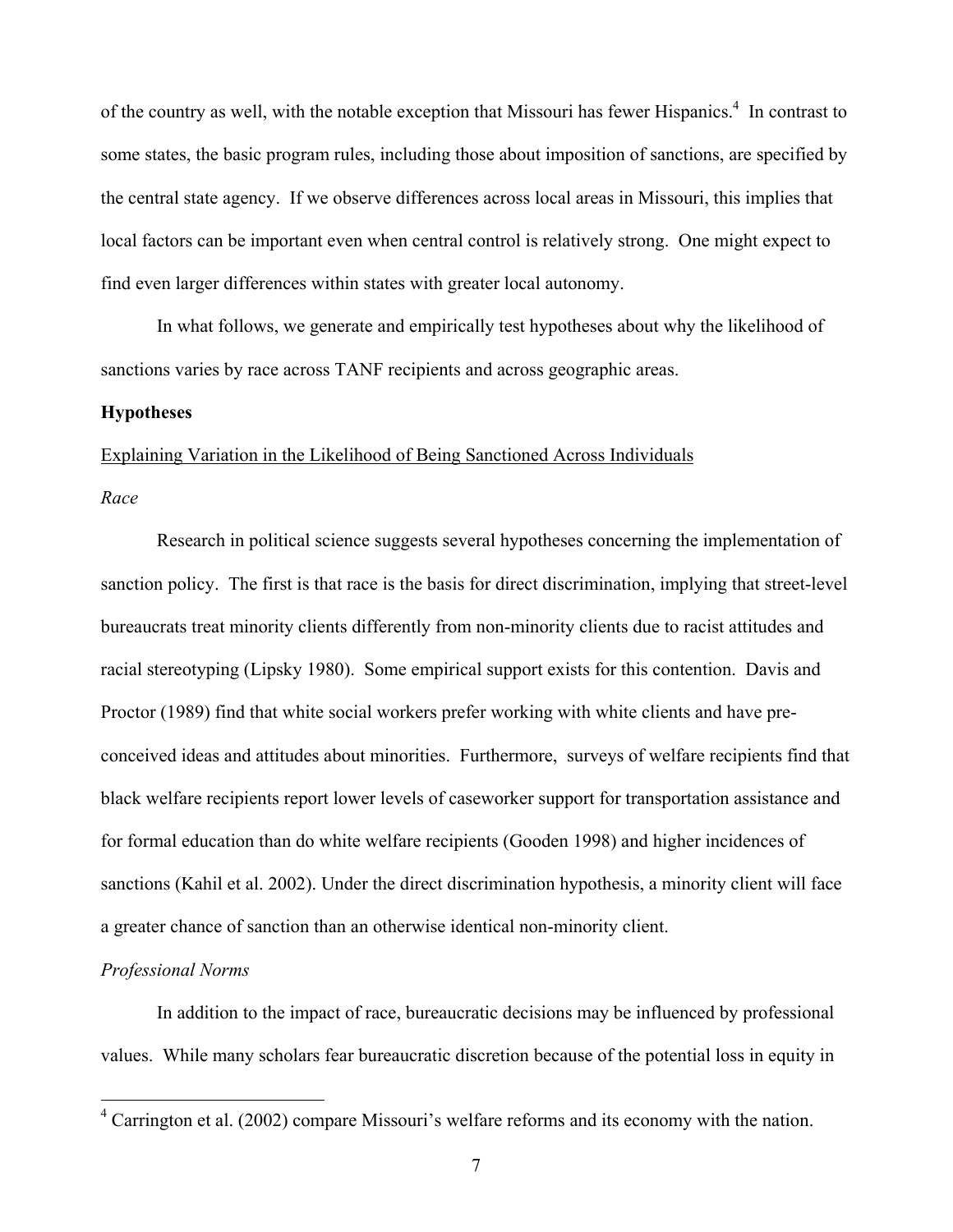policy implementation (Handler 1986; Lipsky 1980), others argue that bureaucrats follow professional norms in using their discretion and that they value equity (Goodsell 1981). According to the professional norms hypothesis, the likelihood of sanctions should correlate with the likelihood that a client will violate the rules. The professional values hypothesis suggests that several factors that indicate how much difficulty a recipient will have engaging in work activity and factors that make it more likely a recipient will be exempt should predict whether a sanction occurs and the length of the sanction. Individuals with lower levels of education and with less extensive prior work experience should have more difficulty complying with the work requirements. In our analysis below, to control for the likelihood of violating program rules or being exempted, the number of children a client has, the youngest child's age, the length of the welfare spell, and the client's education and work history are controlled.

### Explaining Variation in Sanctions Across Counties

Case managers do not sanction individual clients in a vacuum. We expect that the characteristics of the population in the local geographic area—especially its racial diversity—as well as the local political environment will affect how sanction policy is implemented. *Race* 

Hero (1998) points out that racial diversity of the population affects the characteristics of public programs and the distributional consequences of policy. Racial diversity is linked to infant mortality rates, minority graduation rates, incarceration rates and the size of the AFDC caseload (Hero 1998; Lieberman 1998). The conclusion of this research is that the racial context in which policy is implemented plays a role in determining policy outputs. To examine the impact of the racial context on sanction policy, we examine variation in the overall sanction rate across counties.

Racial diversity may affect public policy in different ways. Geographic proximity to large minority populations may increase feelings of racial threat among whites (Fossett and Kiecolt 1989;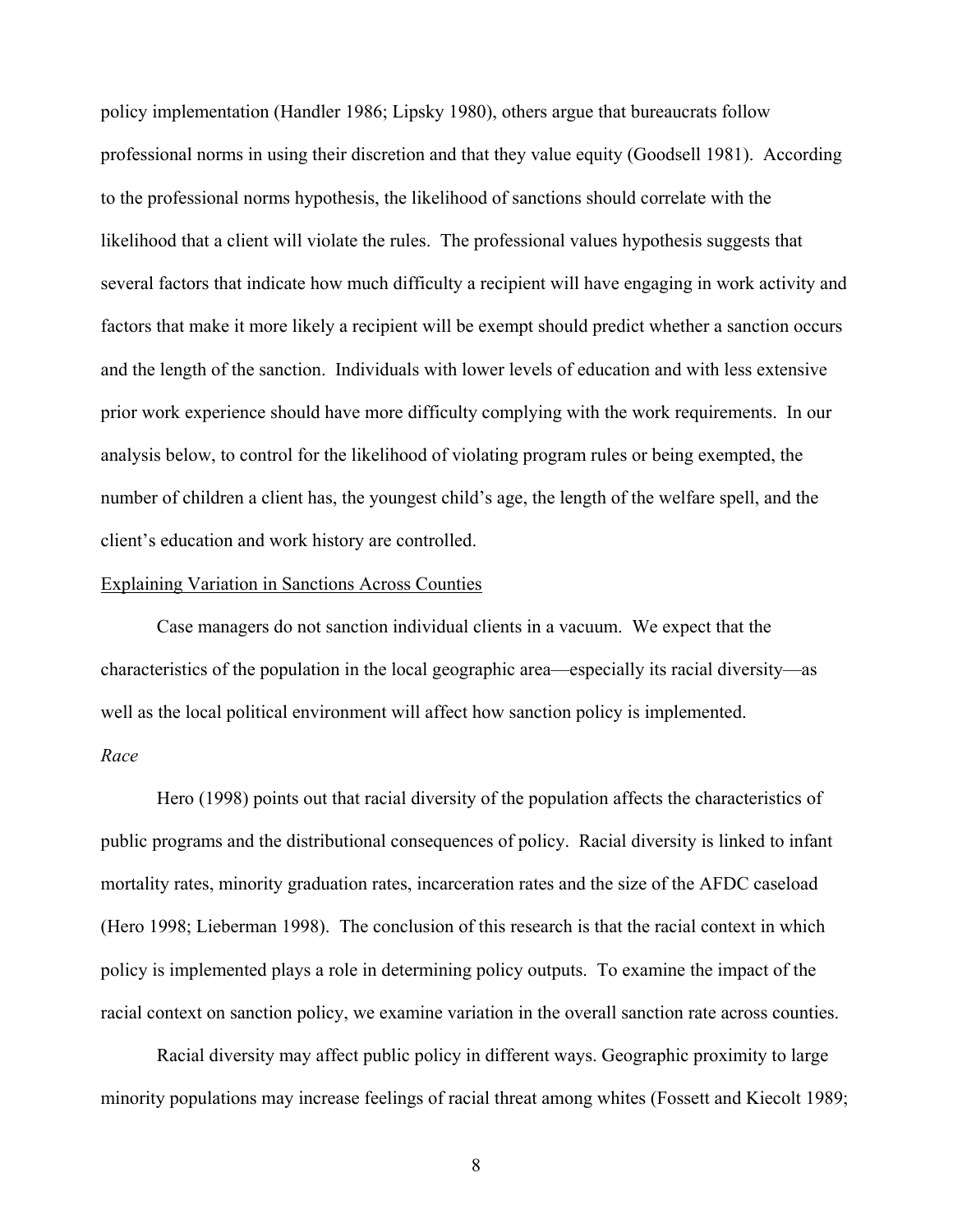Giles 1977; Giles and Buckner 1993; Giles and Evans 1986; Key 1949; Stein et al. 2000; Wright 1977; but see Hero 1998; Voss 1996). Racial threat leads to a decrease in support of policies that are viewed as serving minorities (Kinder and Mendelberg 1995; Stein et al. 2000). Furthermore, attitudes towards public programs are shaped by the social construction of the population the public sees the program as targeting (Schneider and Ingram 1993). When the public perceives that the target population of social welfare policies are minorities, support for those programs decreases and programs become less generous (Katz 1989; Quadagno 1994). Accordingly, counties with larger minority populations should have more punitive administrative practices than those with smaller minority populations.

 Past research supports the view that racial politics play a large role in determining the structure of social welfare policy (Nelson 1990; Mink 1990). A negative relationship exists between the percent minority in the population and state AFDC spending (Brown 1995; Hero 1998; Radcliff and Saiz 1994; Howard 1999; Orr 1976; Wright 1977). States for which the AFDC caseload had a larger black proportion were more likely to adopt restrictive waivers prior to welfare reform (Fording 2003). Furthermore, Soss et al. (2001) find that states with a higher percent of minority TANF clients are more likely to adopt more restrictive TANF policies such as stronger sanctions, stricter time limits and family caps than states with lower percent of minority TANF clients.

 Unlike the focus of the above research, we are concerned with the impact of the racial context on policy *implementation* rather than on policy *adoption*. The racial composition of the local area should also influence policy implementation because it is an essential part of the political environment in which street-level bureaucracies exist. Policy implementation is influenced by the local political environment even when local officials have no authority over policy adoption (Keiser 2001; Weissert 1994). First of all, community leaders may directly influence street-level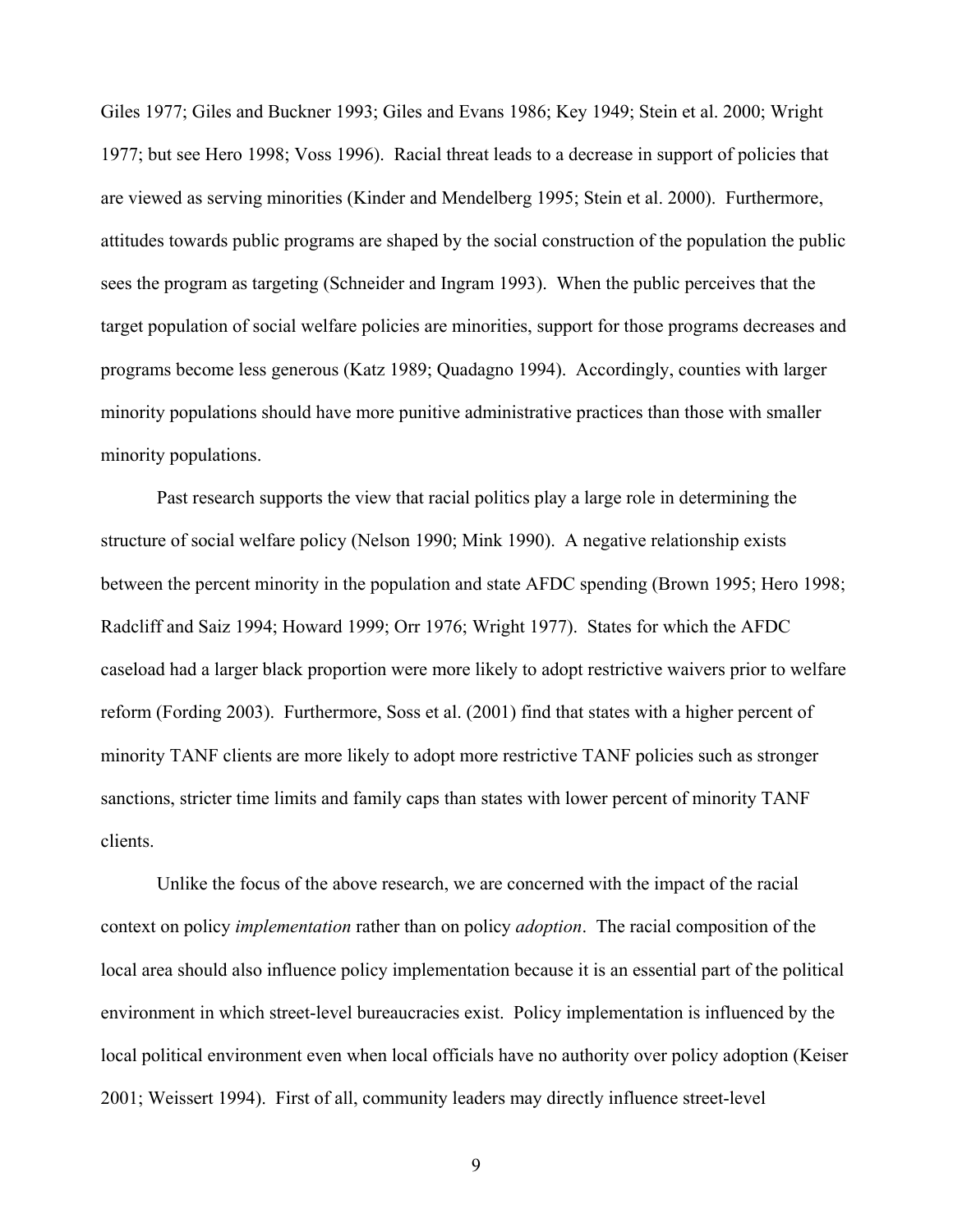bureaucracies by interacting with officials in the bureaucracies. Weissert (1994) found that in some Michigan counties, directors of welfare offices had high levels of interactions with local community groups and our informal observations of directors in Missouri reveal a similar pattern.<sup>5</sup> Second, local community groups also facilitate relationships between clients and street-level bureaucracies by providing clients with information and acting as advocates on the behalf of clients (Soss 2000).

Third, street-level bureaucrats may live in the communities in which they work making it more likely that their personal values will be affected by the racial context of where they live. Therefore, racial diversity may influence the structure of sanction policy in local offices. Areas with high percentages of nonwhites in the TANF caseload should have more restrictive and punitive practices for implementing sanctions and the overall sanction rate should be highest in such areas. Insofar as this hypothesis is supported, both whites and nonwhites in areas with large nonwhite populations experience policy consequences due to racial politics.

### *Political Environment*

 $\overline{a}$ 

 In addition to the racial composition of the population, the political environment may affect how street-level bureaucrats use their discretion in sanctioning clients. A rich literature exists showing that policy implementation is affected by the political environment (Wood and Waterman 1994; Scholz and Wei 1986). Historically welfare policy is a partisan issue, with Republicans favoring more restrictions and Democrats favoring more liberal policies (Rom 1999). Partisanship may affect implementation through two mechanisms. First, street-level bureaucrats in Democratic areas may be more likely to be Democrats themselves or be influenced by the ideology of the community and, therefore, less likely to sanction. Second, local elected officials may exert some

 $<sup>5</sup>$  The first two authors have interviewed numerous state officials as part of a study sponsored by the</sup> Rockefeller Institute examining the impacts of federal and state welfare reform on social service provision. Conclusions of this research appear in Fossett, et al. (2002).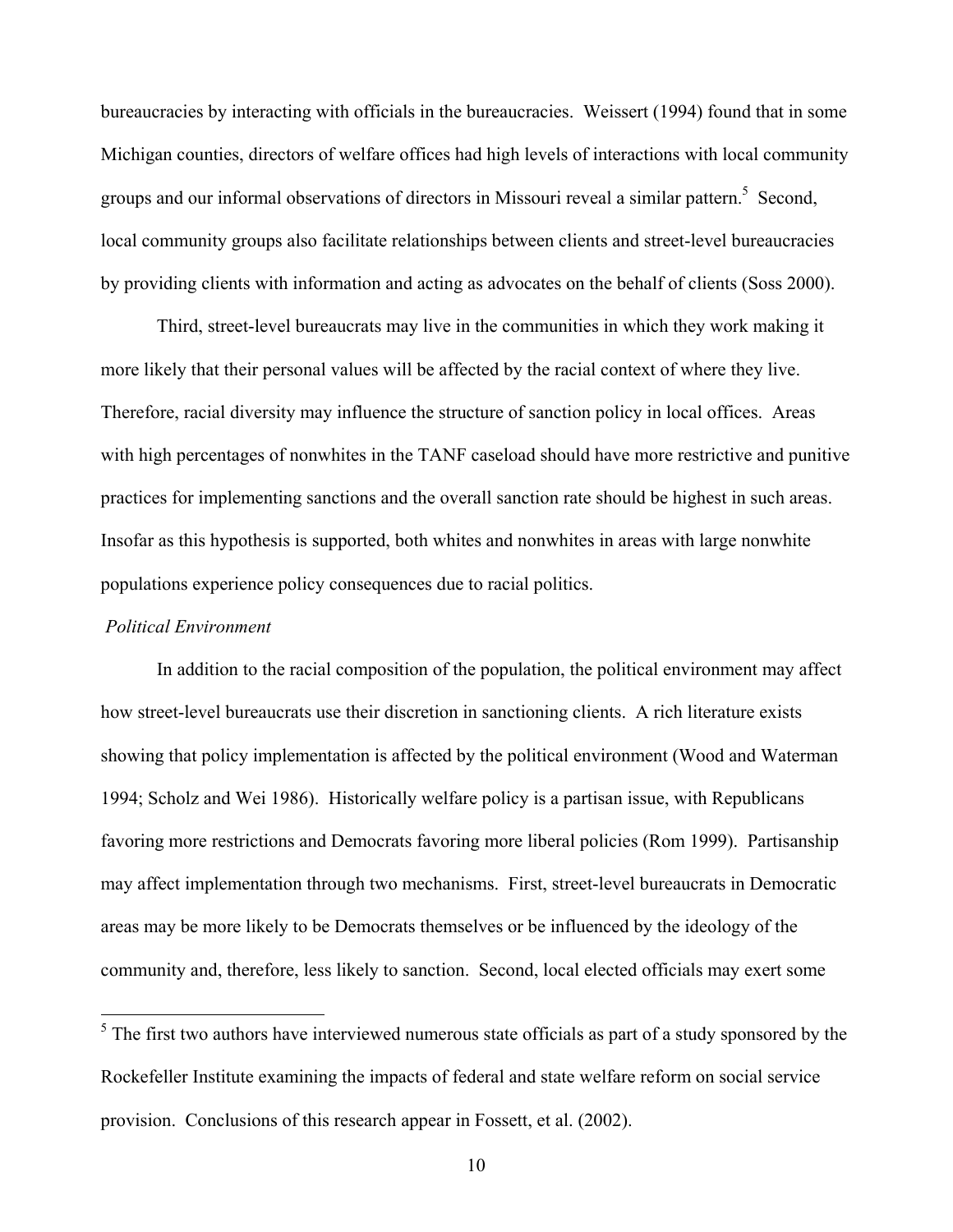pressure on street-level bureaucrats to interpret policy in line with their partisanship. Regardless of the mechanism, we should expect that clients living in areas with more Democrats should be less likely to be sanctioned than clients living in Republican-dominated areas.

 The size of the TANF caseload may create political pressure on street-level bureaucrats. In the 1990s high levels of political pressure existed to reduce welfare caseloads, and both Democrats and Republicans pledged to reduce welfare rolls. States with high caseloads have an incentive to adopt conservative welfare policies (Peterson and Rom 1990) because one way to reduce demand on public programs is to interpret program rules strictly (Lipsky 1980; Prottas 1979). Officials in the state office may be more likely to exert caseload reduction pressure on street-level bureaucrats in county offices with high welfare caseloads than on county offices with lower caseloads. We should expect, therefore, that clients in counties with high welfare participation will be more likely to be sanctioned than clients in counties with lower welfare participation.

Although bureaucrats may use their discretion to the detriment of clients, they may also use their discretion to be more responsive to the needs and opportunities of their clients (Goodsell 1981). Street-level bureaucrats may take into account the ability of clients to participate in the work requirements, for example considering the labor market when deciding on whether to sanction. We may therefore expect that the unemployment rate would be negatively related to the sanction rate while population size should be positively related.

#### *Interaction of Race and Politics*

 Research suggests that race in the aggregate should interact with the political environment to influence sanction rates. Above a critical point, increases in minority population lead to increases in minority political power, which translates into policies that are more favorable to minorities. Consequently areas with intermediate levels of minority populations should have the least favorable policies, since the minority population will imply a threat but not be large enough to gain political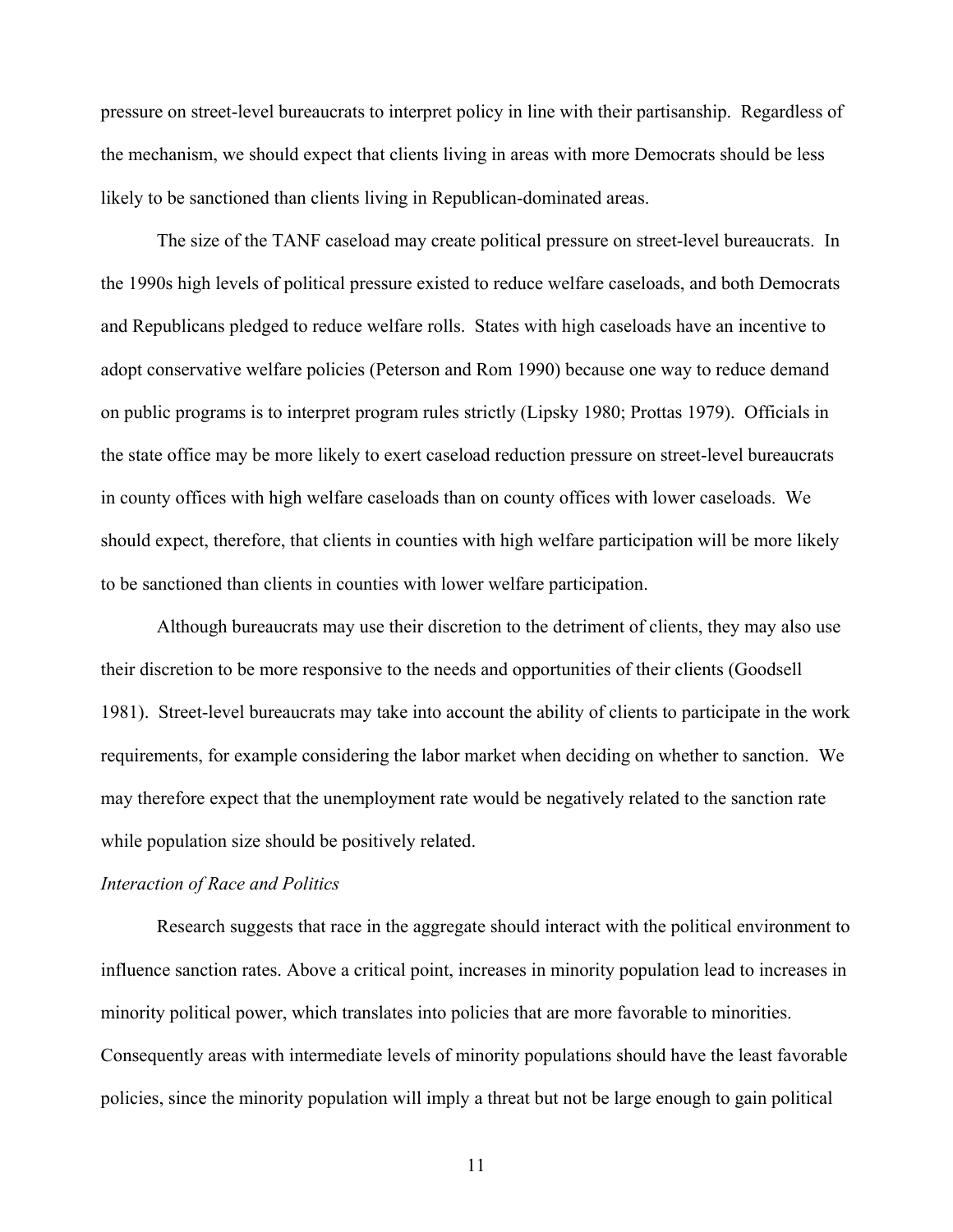power (Fording 1997; Keech 1968). Fording (1997) finds support for this non-linear relationship in his study of the link between minority population, insurgency and state AFDC growth. We hypothesize that the political power of minorities will influence policy implementation in a way that is analogous to its influence on policy adoption, inducing a curvilinear relationship between minority population and sanction rates.

The political power of minorities should influence policy implementation in three ways. First, increases in minority political power should increase the political power of community groups who act on behalf of minorities. Second, elected officials will be more likely to exert political influence on behalf of minorities when minorities have high levels of political power. Third, bureaucracies in areas with high minority political power may feel more pressure to hire more minorities as supervisors and caseworkers. In contrast, areas with sizable minority populations that fall below the threshold that translates into political power are likely to have lower community support for programs that have been identified as assisting minorities (Quadagno 1994), resulting in more stringent program implementation.

These arguments suggest that street-level bureaucrats and supervisors in areas with high concentrations of minorities and minority political power should feel greater political pressure to implement sanctions in a more lenient way than those in areas with sizable minority populations but low minority political power. We expect that counties with the smallest and largest minority shares will have the lowest levels of sanctions and the lowest disparity between minorities and nonminority sanction rates, while counties with moderate minority shares will have the highest levels of sanctions and the greatest disparity between minority and non-minority sanction rates.

In Missouri, even though policies regarding sanctions are determined centrally, in practice the caseworker has substantial autonomy. As noted above, there are many bases on which recipients can be exempted from work requirements, and many clearly are matters of interpretation.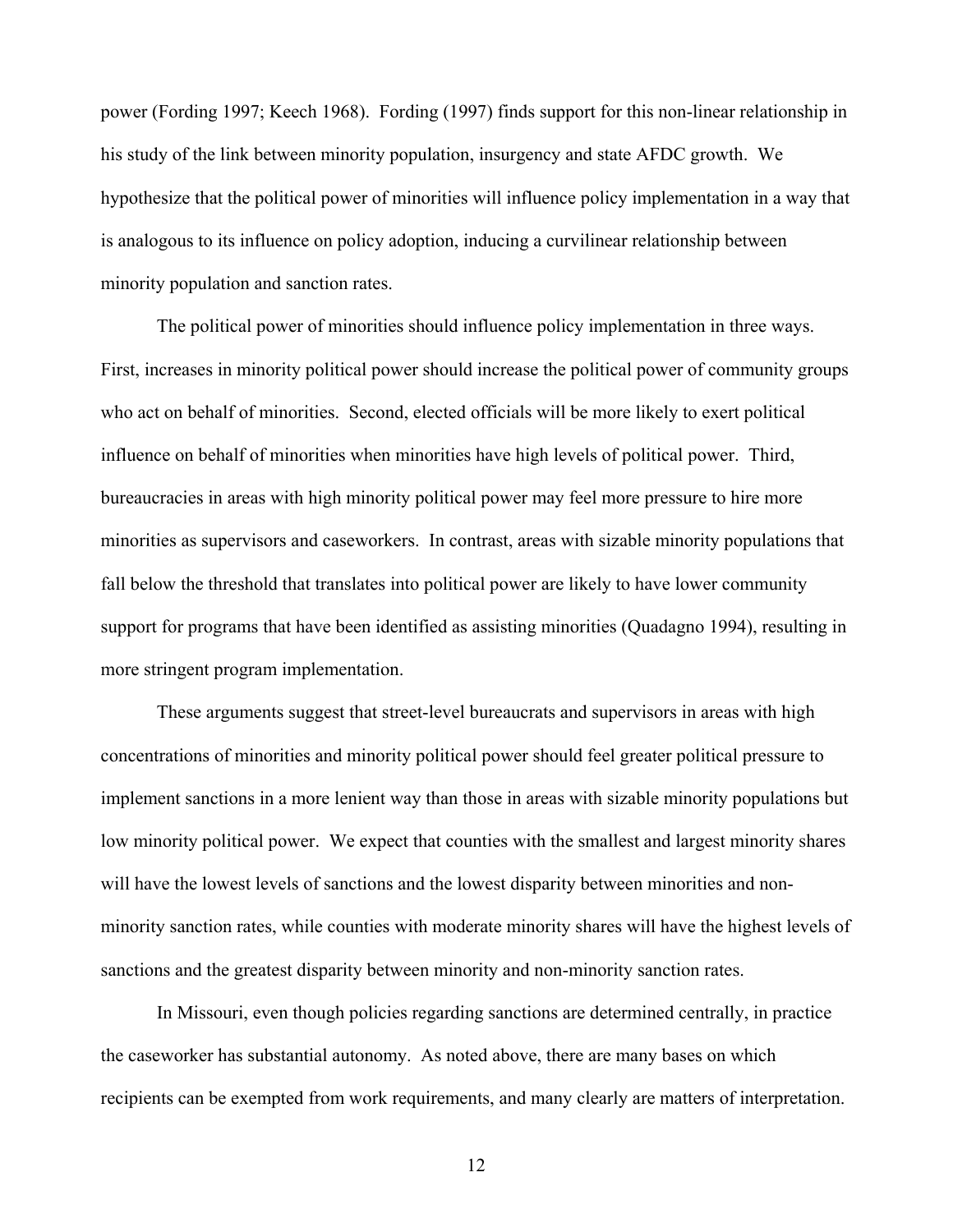A caseworker who wished to apply rules in such a way as to benefits certain clients—whether consciously or not—would have latitude to do so. Even intentional violations of explicit rules by caseworkers might not be detected, as only a small proportion of case decisions is reviewed by supervisors. This is not to say that local office managers have no impact on rule implementation. Although rules drafted by the state office are available to caseworkers in written form, local offices provide substantial interpretation and hands-on support for caseworkers. The views of an office or regional manager are expected to influence both the training caseworkers receive and on-going directives. In short, the administrative structure clearly allows for the impacts of personal and political forces on sanction implementation, whether these work through authority channels in the local office or through social networks of individual caseworkers.

### **The Data**

The data on welfare participation and sanctions come from monthly extracts of administrative files. These data can be aggregated to the county level so we can explore variation in sanctioning across counties in addition to variation across individual recipients. We limit consideration to females coded as payees receiving cash benefits as part of the TANF program where the payee was the parent or equivalent.<sup>6</sup> The overwhelming majority of these are single parents, but we also include the very small number in two parent families enrolled in the successor to the AFDC-Unemployment Parent program. Our focus is on the 12 months of 1998, the second

 $<sup>7</sup>$  During 1998, the percent black in the TANF caseload increased from 51.9 percent to 55.4 percent,</sup> while the proportion coded in all other nonwhite race categories, including Hispanic, remained at 1.9 percent.

<sup>&</sup>lt;sup>6</sup> We omit "child only" case, where the payee is not a parent or an individual who has direct legal responsibility for the children but receives payment on their behalf. Such payees are not subject to training or employment requirements and normally do not face sanctions.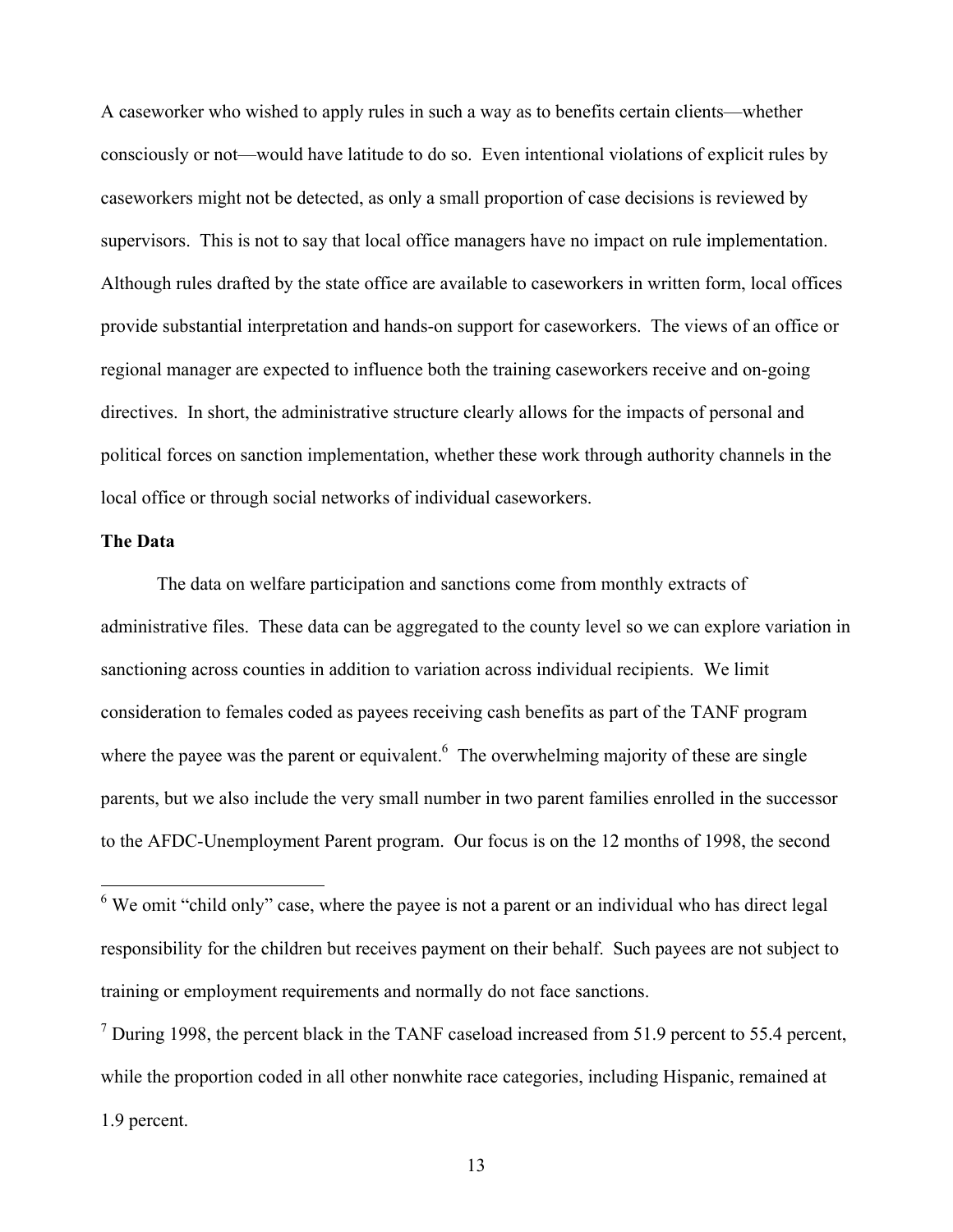year that TANF was in effect in the state.

The files include sanction status, length of the current spell of welfare, race, education, county, as well as the number of children and their ages. The racial classification identifies Hispanics as a racial category, and we have coded blacks, Hispanics, and other races as "nonwhite." Over 96 percent of those coded as nonwhite are black.<sup>7</sup> In addition to information on TANF recipients, we have data collected by state agencies in Missouri and Kansas identifying earnings for all employment covered by their unemployment insurance systems.<sup>8</sup> We have matched TANF payees with these records, providing information on earnings over the five years prior to 1998.

 Initial analyses showed that, during 1998, the chance that a case currently not facing a sanction is sanctioned in the following month is about 2 percent. Sanctions normally last for many months, with the chance that a sanction continues to a subsequent month at about 80 percent, for at least the first 10 months. The chance that the sanction is lifted in the following month is about 5-10 percent, whereas the chance that the recipient leaves welfare is 10-15 percent. Clearly this supports the view that sanctions may be a tool that caseworkers can use to reduce the caseload.<sup>9</sup>

 During the period of our study, over four-fifths of the sanctions in effect were for failure to abide by work training participation requirements. Slightly more than one in ten were imposed due to failure to cooperate with child support enforcement. Other infractions of the rules accounted for the remainder of sanctions. Failure to provide necessary documentation could cause a case to be dropped from the rolls, but it would not normally result in a sanction.

Table 1 considers rates of sanction by race and geographic area. The sample size is the total

<sup>&</sup>lt;sup>8</sup> These data omit self-employment earnings and earnings in informal or undocumented jobs, for which there is no unemployment insurance coverage, as well as a small number of exempted jobs. However, the overwhelming majority of employment is included.

 $9$  Detailed survival analyses of sanctions are presented in Keiser, Mueser and Choi (2002).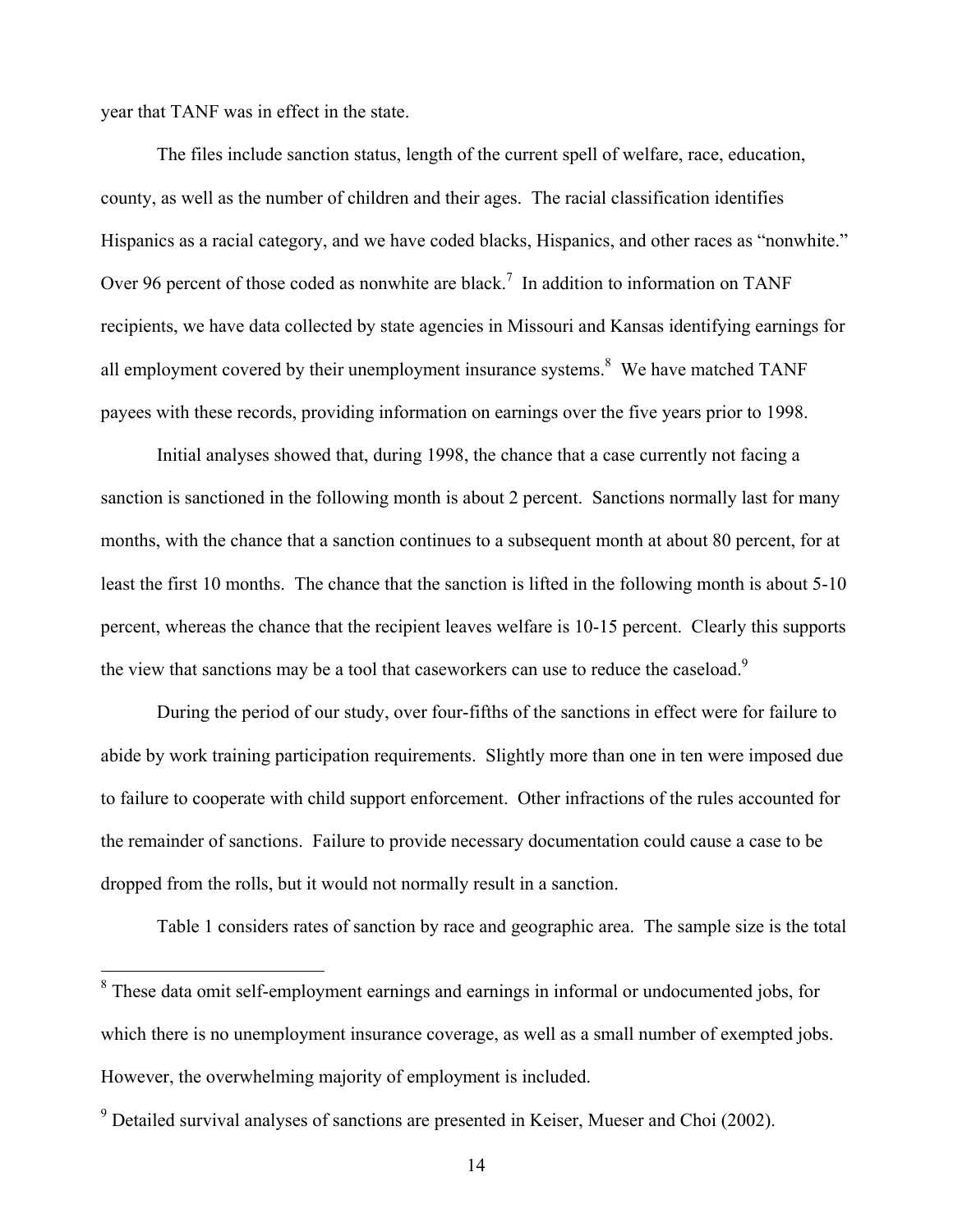number of months of TANF receipt by all recipients during the year, so results are representative of the average monthly caseload. Overall, 16.3 percent of white recipient months are sanctioned whereas only 14.2 percent of nonwhite months are sanctioned, a difference of 2.1 percentage points. Based on this simple comparison, it would appear that whites are either more likely than nonwhites to engage in behavior that violates program rules or that they face discriminatory treatment. A closer examination of the data reveals, however, that the relationship between race and sanctions is more complicated.

### (Table 1 about here)

 The remainder of the table divides the state into seven areas. The St. Louis metropolitan area is divided into St. Louis City (a county equivalent unit), St. Louis County, and an area consisting of the remaining suburban counties. The Kansas City metropolitan area is divided into Jackson County (containing virtually all of Kansas City), and an area consisting of the suburban counties. Small metropolitan counties are those in the four smaller metropolitan areas, and, finally, all non-metropolitan counties in the state make up the last category.

Comparison across areas reveals substantial differences in sanction use. St. Louis City and St. Louis County, with rates around 10 percent, have appreciably lower rates of sanction than the other areas, with rates ranging from 16 to 23 percent. Interestingly, although whites are sanctioned more than non-whites overall, when we compare sanction rates within counties, the opposite pattern emerges. In every area, the sanction rate for nonwhites is above that for whites. The proportion of nonwhites facing sanctions is lower overall because nearly two-thirds of nonwhite recipients live in St. Louis City or St. Louis County, where sanction rates are very low, whereas only 14 percent of white recipients live there.

The disparity in sanction rates by race differs by site. For St. Louis County and the other suburban St. Louis counties, the difference is a half a percentage point or less. The largest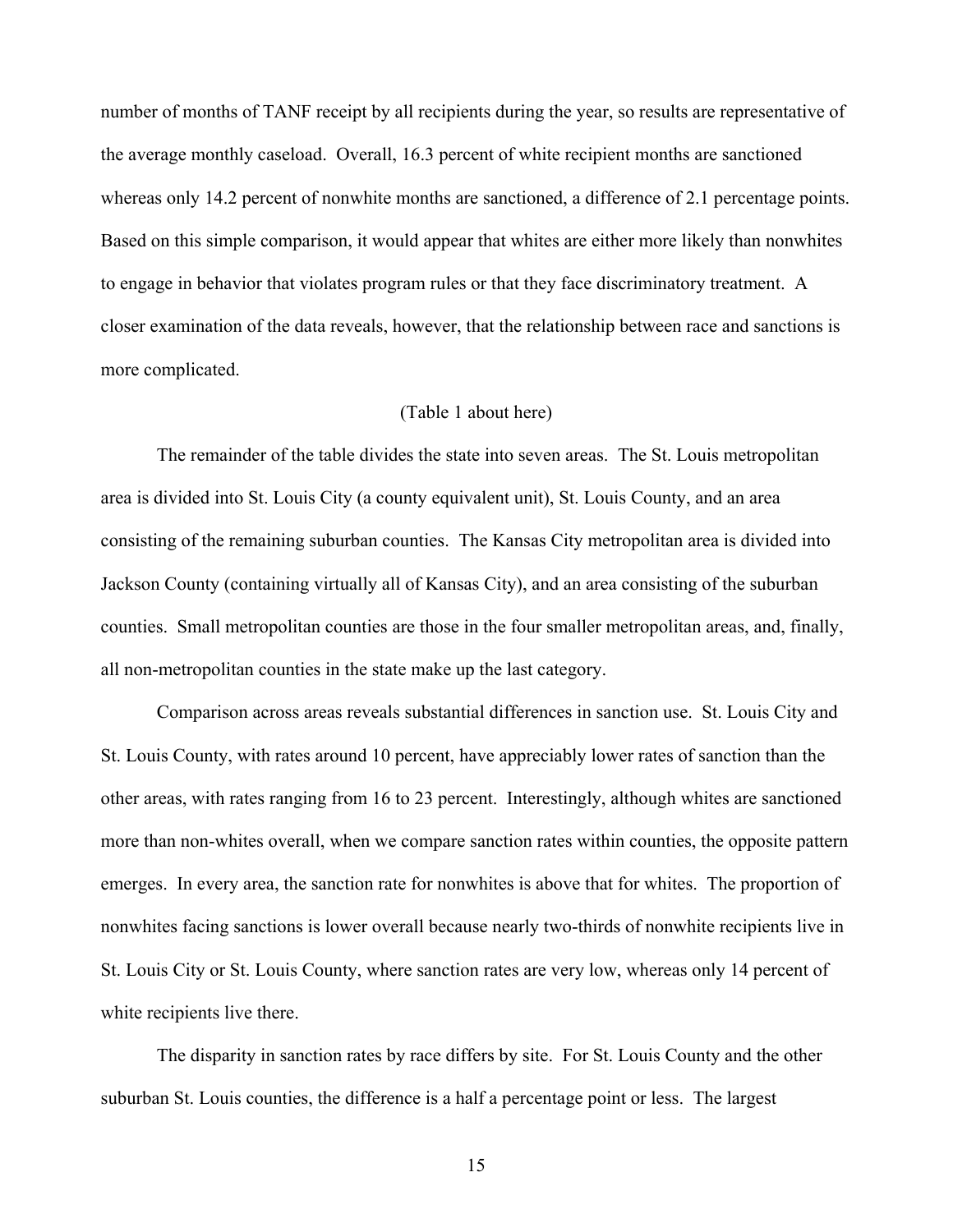differences are in the non-metropolitan counties and in Jackson County, where sanction rates for nonwhites are more than five percentage points higher than for whites.

 The rightmost column of Table 1 provides the racial composition for the whole population in the geographic area. Although only about 16 percent of the state's population is nonwhite, there is much variation across these areas. St. Louis City has the largest share of nonwhites, at 57 percent, while the non-metropolitan counties have the smallest, at 7 percent. This table provides support for the view that the racial composition of an area has an impact on the implementation of sanction policy. The non-metropolitan counties, taken as a group, have higher sanction rates and greater differences in rates between whites and nonwhites than the other geographic divisions, consistent with the view that the small nonwhite population produces a policy that is less favorable to welfare recipients and nonwhites. On the other end of the scale, sanction rates for whites and nonwhites are much lower and the difference between them is small for St. Louis City, consistent with the high nonwhite proportion in the population.

The sanction statistics presented in Table 1 do not control for differences in the detailed characteristics of recipients. In the next section, we will consider whether the geographic racial differences in sanctions identified above are attributable to variation in the characteristics of recipients. County controls will also be introduced in order to explore the extent to which policies vary across finer geographic divisions. In the subsequent section, factors influencing decisions at the county level will be explored.

# **The Individual Determinants of Sanction**

We use two dependent variables to capture sanction policy. The first is a dichotomous variable indicating whether a payee is sanctioned in a given month, corresponding to the sanction prevalence measure considered above. Since most individuals facing sanctions in a given month are in a sanction continuing from a prior month, this measure captures both prior and current policies.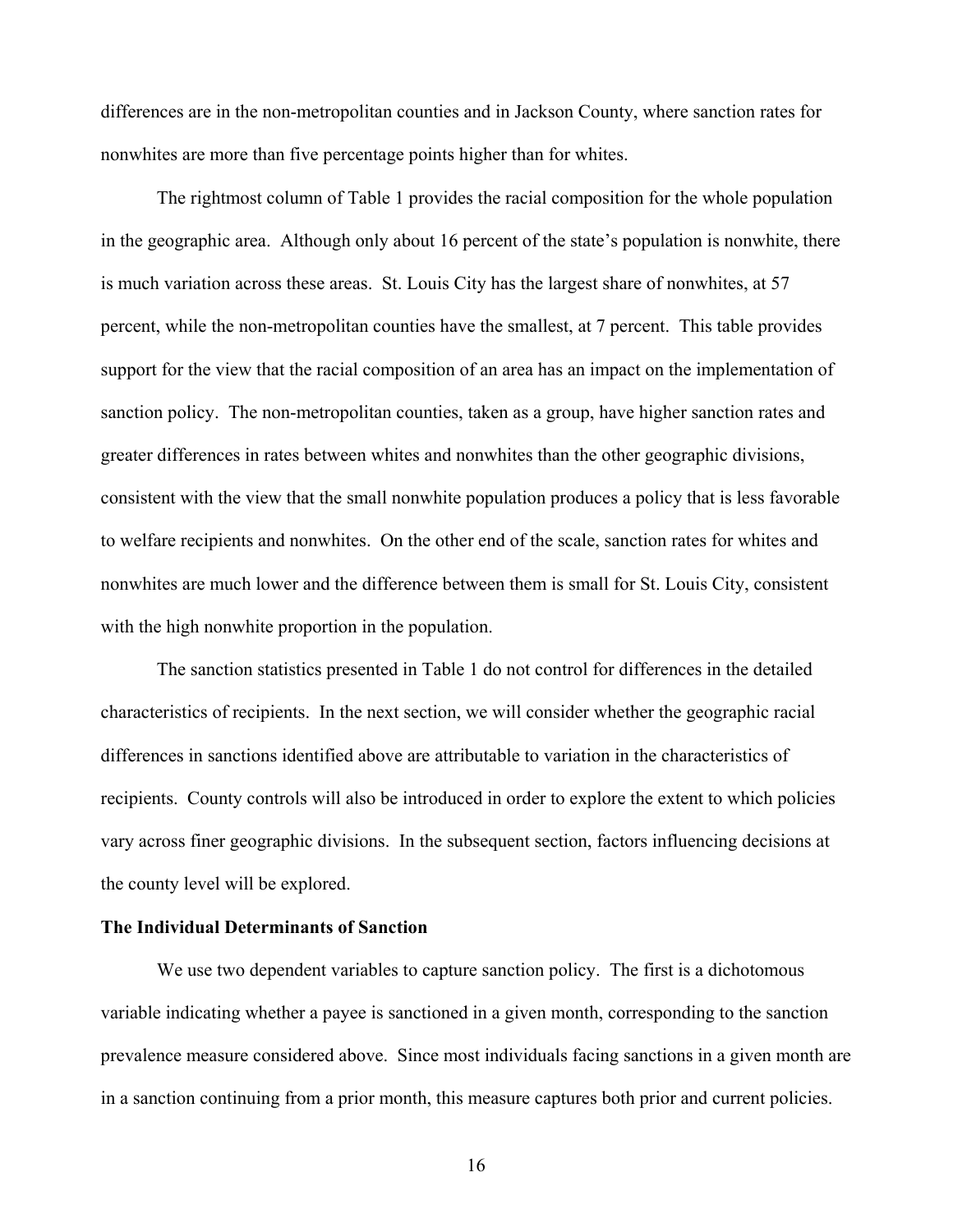In addition, since many individuals leave welfare when they face sanctions, this measure may be influenced by the likelihood of leaving welfare. For example, if certain kinds of recipients are particularly likely to leave welfare when they face sanctions, such individuals will have lower rates of sanction according to this measure. Although the units of analysis are months that individuals are on welfare, in the reported analysis these units are weighted so that the total weight for each welfare recipient is unity.

The second sanction measure analyzed is initiation of a sanction. For an individual who is not subject to a sanction in a given month, this measure is coded one if that individual is sanctioned in the next month and zero if the individual continues to receive welfare and is not sanctioned. If the individual does not receive welfare in the following month, that observation is excluded from this analysis. This measure is a cleaner measure of sanction actions taken during 1998. The units of analysis are months of welfare receipt in which individuals are not currently sanctioned, and as above each month is weighted such that the total weight for a recipient is unity.

Table 2 provides coefficients for the binomial logit regressions predicting each sanction measure. A variety of individual characteristics are controlled, including age, length of the current welfare spell, number and age of children, education, employment history, and dummies for the seven geographic regions and for the 12 months. We experimented with a variety of functional forms to fully capture impacts. Results are largely as expected. Recipients more likely to face exemptions from participation in work or training programs (those with young children) and those expected to have less difficulty working or attending training (those with fewer children and higher educational levels) have lower sanction levels. Older recipients and those with higher prior earnings also are less likely to face sanctions, although the impact of prior work experience is complex, reflecting unmeasured factors associated with employment history.<sup>10</sup>

 $\overline{a}$ 

 $10$  A full discussion of the relationships identified here, along with a more detailed analysis of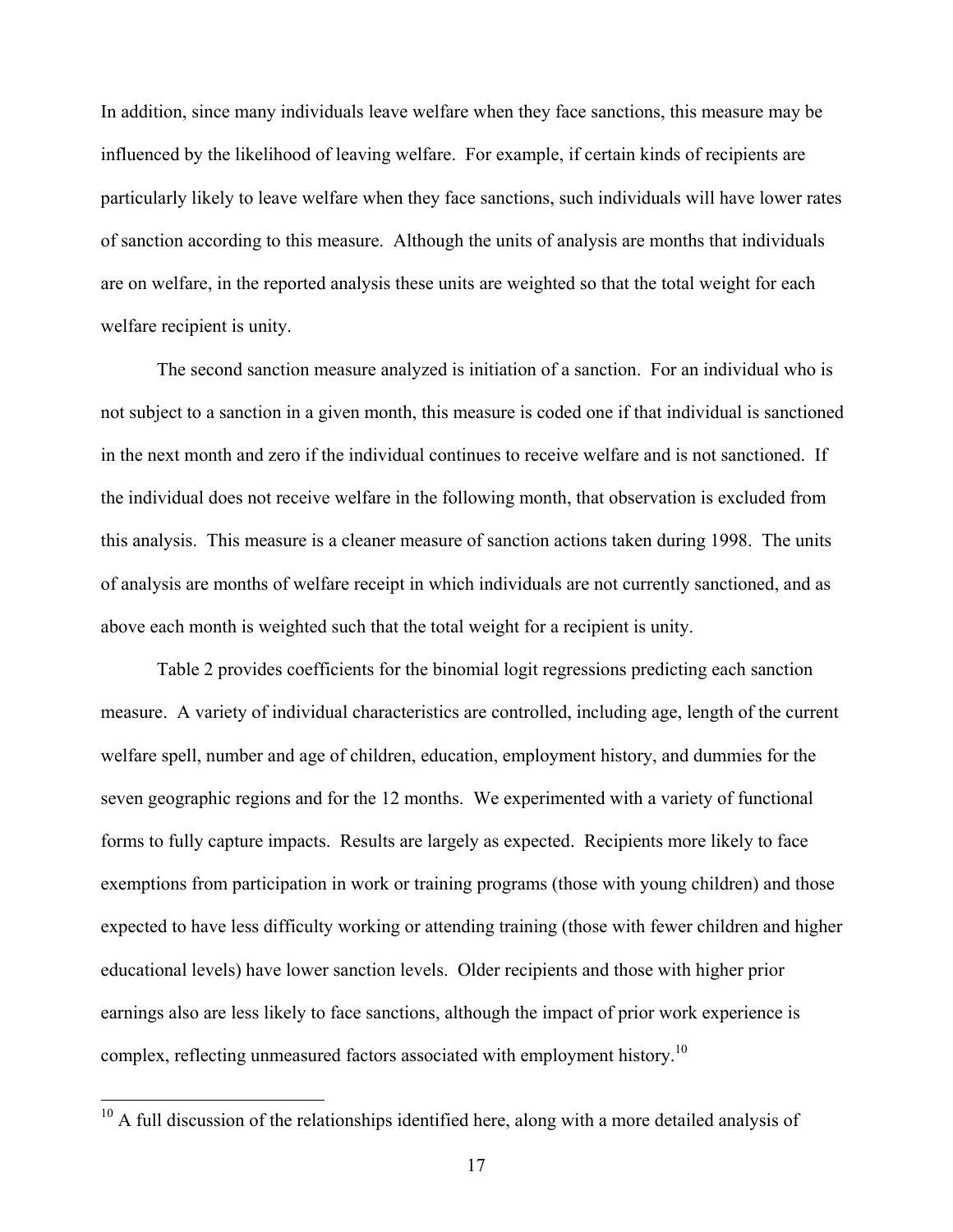### (Table 2 about here)

For the most part, the patterns of coefficients in the model predicting sanction in a given month (left panel) and those in the model predicting an initial sanction (right panel) are similar, although the impact of the length of the current welfare spell is an exception. Recipients in their first year of welfare are less likely than longer-term recipients to be facing a sanction in a given month, since those on welfare for short periods have had less time to be found in violation of the rules. In contrast, the right panel shows that those receiving welfare for longer periods are less likely to have a sanction spell begin at any one point in time.

The impact of race corresponds, at least roughly, to the pattern observed within the geographic areas identified in Table 1. Whites have appreciably lower rates of sanction even after all recipient characteristics are controlled. The coefficient in the left panel implies that for an individual with typical characteristics, the chance of facing a sanction is at least 23 percent lower if the person is white. The impact of race in predicting initiation of a sanction (right panel) implies the chance is 18 percent lower.

Six dummy variables control for seven parts of the state, and coefficients correspond to the differences identified in Table 1. Coefficients for St. Louis City and St. Louis County indicate that the likelihood of a sanction for an individual with given characteristics is less than half that for nonmetropolitan counties (the omitted category). Other differences are much smaller. The chance of sanctions is slightly lower in Jackson County than in the non-metropolitan counties, whereas it is somewhat higher in the Kansas City suburban counties and slightly higher in the small metropolitan counties. In the model that predicts initiation of a sanction (right panel), the pattern of coefficients is the same.

Since a primary focus of our analysis is sanction differences by race, we have fitted a model

sanction patterns, is provided in Keiser, et al. (2002).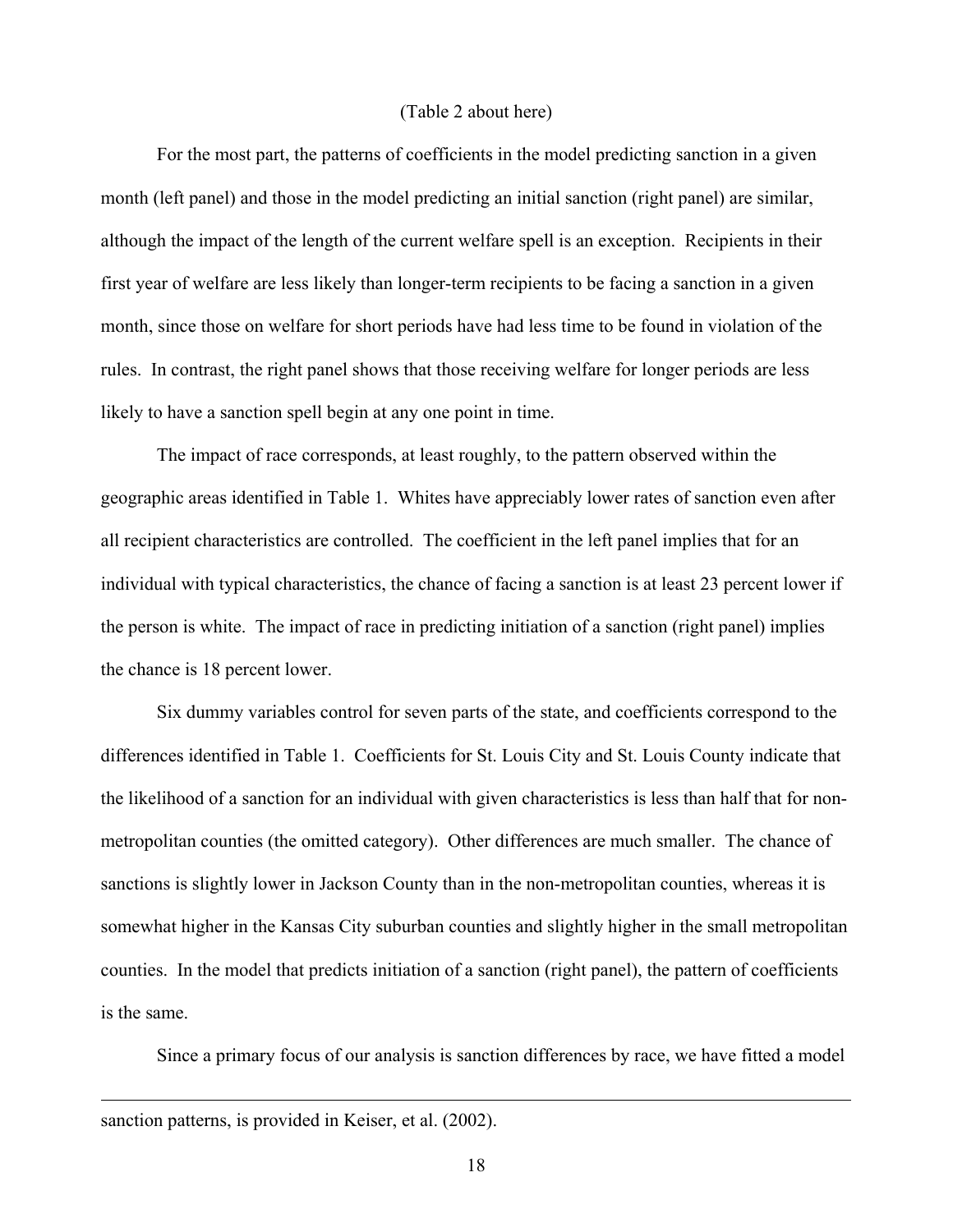that adds interaction effects by race to the models specified in Table 2. The coefficients on these interaction terms, which are presented in Table 3, show how race impacts the likelihood of sanction in each of the areas of the state, controlling for individual characteristics. The coefficients are analogous to the coefficient for the race variable in the earlier regression, except that they capture the separate effects of race for each area.

### (Table 3 about here)

Point estimates for the coefficients for these interaction terms indicate that, for the general sanction variable (left panel), whites are less likely to be sanctioned than are nonwhites in all areas, although the coefficients are statistically significant only for three of the areas. The differences are greatest in Jackson County and in the non-metropolitan counties. The difference is not statistically significant for the suburban Kansas City counties, where the small number of nonwhites inflates measurement error. The difference is slightly smaller but still substantial and statistically significant for St. Louis City. Other differences are smaller and not statistically significant. Estimated coefficients for the impact of race on the initiation of sanctions (right panel of Table 3) are less accurately estimated than those in the model predicting overall sanctions, but these coefficients also suggest that whites are sanctioned at lower levels than nonwhites. Statistical tests confirm that for either sanction measure, we can reject the hypothesis that the impact of race is the same in each of the seven regions.

#### **Explaining Variation in Sanction Policy**

# *Sanction Prevalence*

 The results discussed above show that counties differ in sanction rates and differ in the disparate treatment between whites and nonwhites. What explains this variation? In order to examine the determinants of geographic variation in sanction policy, we have estimated a model paralleling that in Table 2 but with dummy variables for each of the 115 counties or equivalent units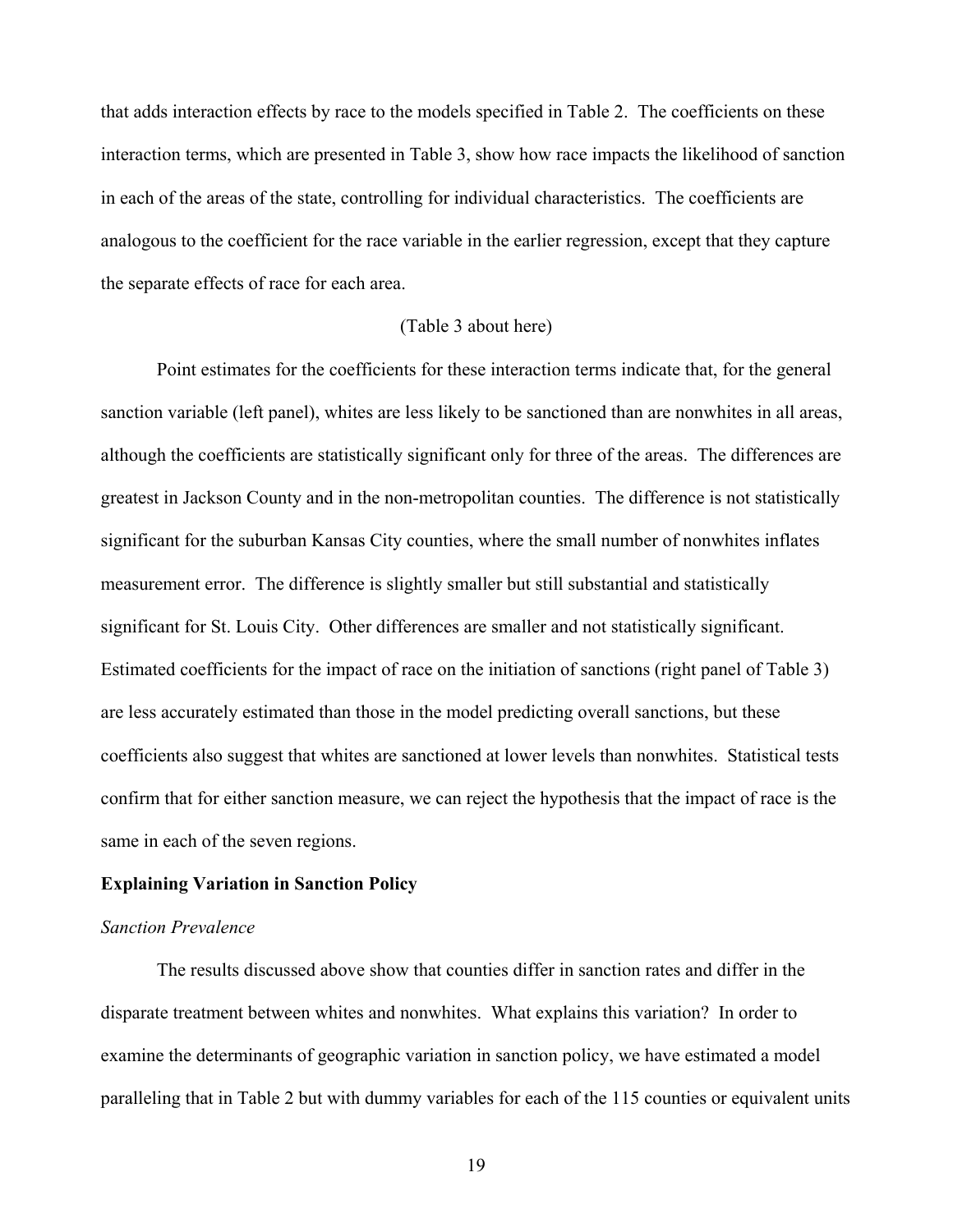in Missouri. The estimated coefficients, which identify the level of sanctions or initiation of sanction in each county, are then taken as the dependent variable in a regression, where each of the counties is a unit in the analysis.<sup>11</sup> Structuring the dependent variable in this manner allows us to control for the characteristics of the individuals who make up each county's caseload as we analyze variation in sanction rates across counties.

Our focus is on examining what county characteristics—especially those reflecting the political structure—are associated with sanctions. We consider six county characteristics: the percentage of the county population that is nonwhite, the percentage of county officials who identify with the Democratic Party<sup>12</sup>, the proportion of the vote cast for the Democratic candidate in the 1998 U.S. Senatorial election, the unemployment rate in the county, the average TANF caseload size as a percent of the county population, and the percentage of the TANF caseload that is nonwhite.

 Since the sample is small, inclusion of multiple predictors in a single regression provides little information.<sup>13</sup> Table 4 reports coefficients for each of the six county characteristics when it is

 $\overline{a}$ 

 $11$  Unfortunately the small number of minorities in many Missouri counties reduces the sample size to such an extent that meaningful analysis of the variation in the disparate treatment between whites and nonwhites is difficult. Although we ran such a model, none of the coefficient estimates reached statistical significance.

 $12$  The few county officials who are not identified with the Republican or Democratic parties are omitted from the tabulation.

<sup>&</sup>lt;sup>13</sup> We fitted models with multiple variables, but the high correlation between variables inflated estimation errors to the point where results were not interpretable. Correlations between the percent nonwhite in the county population, the caseload as a proportion of the population, and the percent of the caseload nonwhite are over 0.6. The proportion in the population voting Democratic is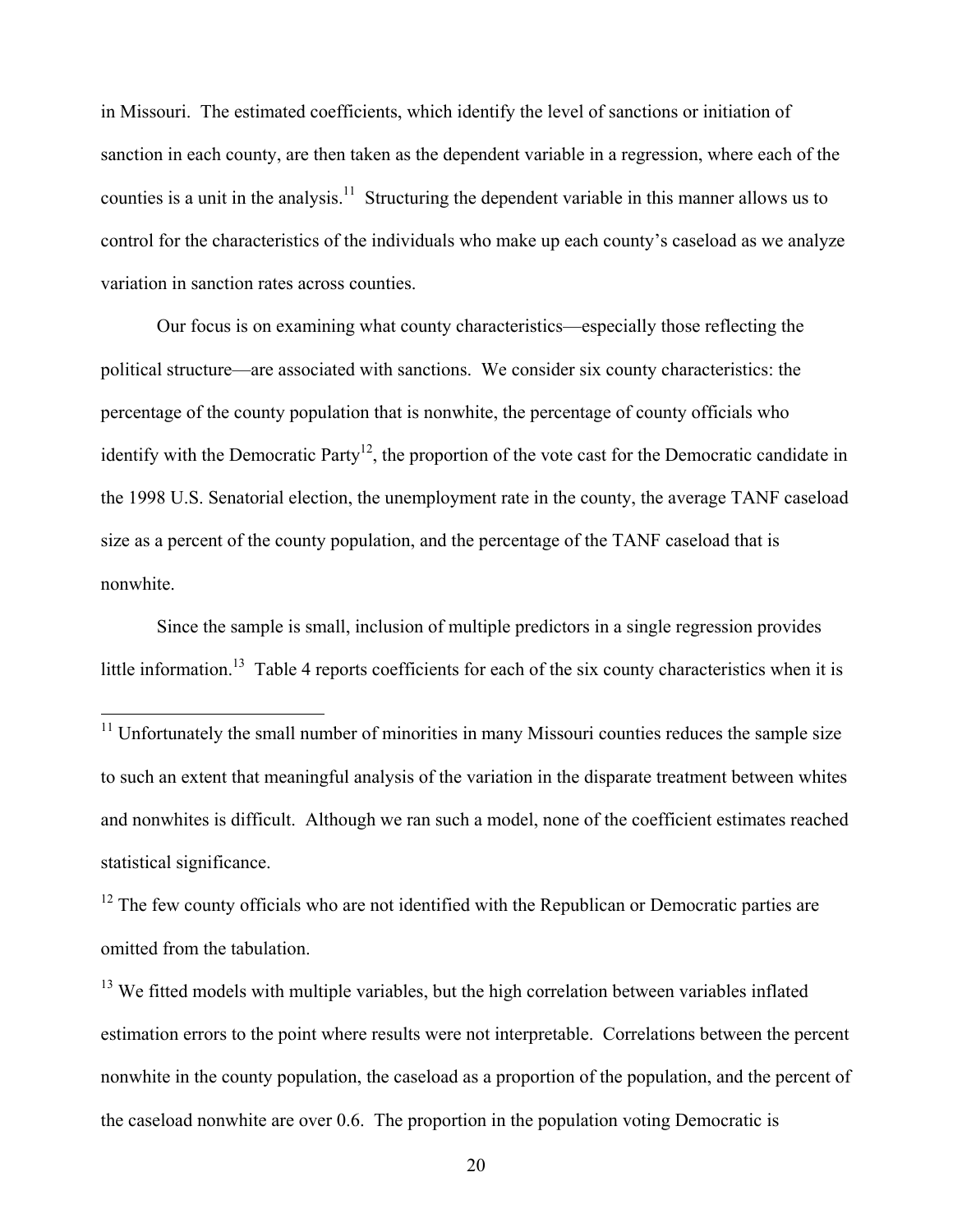entered as the sole predictor of the sanction measure in linear form, and then when it is entered in a quadratic form, that is, represented by both a linear and a square term. Limiting the analysis to models that consider only one county measures at a time does weaken our ability to distinguish the hypotheses of county differences in sanction rates. As mentioned above, however, the structure of the dependent variable controls for the individual-level characteristics of county recipients, which strengthens our tests.

### (Table 4 about here)

As in the earlier models, we have two measures of sanction, the first referring to sanction in any month (the left panel) and the second the imposition of a sanction on a recipient who was not facing a sanction in the prior month (right panel). We have adjusted for the size of the standard error of coefficients to correct for heteroscedasticity due to the fact that the dependent variable is estimated for counties of very different sizes.<sup>14</sup> Given that the hypotheses we consider here generally identify the sign of the coefficient, we report as statistically significant coefficients significant at the 0.05 level as indicated by a one-tailed test.

The left panel shows that there is little linear relationship between any of the measures and

correlated with these measures at levels over 0.4.

1

<sup>14</sup> For models presented in Table 4, each of the observations is weighted by the term  $1/[Var(E) -$ Mean( $SE^2$ ) +  $SE^2$ ], where Var(E) is the variance of the residual of the fitted equation (without weighting),  $SE_i$  is the estimated standard error of the county i coefficient based on the logit, and Mean( $SE<sup>2</sup>$ ) is the mean of the squares of  $SE<sub>i</sub>$  across all counties. This weighting will adjust for the impact of sampling error on coefficient estimates, based on the assumption that the residual for county i is given as  $E_i^2 = A + B SE_i^2$ , where B=1. An auxiliary regression showed that ordinary least squares estimates of B are, in fact, close to 1. This is what theory predicts if sampling error is uncorrelated with county-specific error.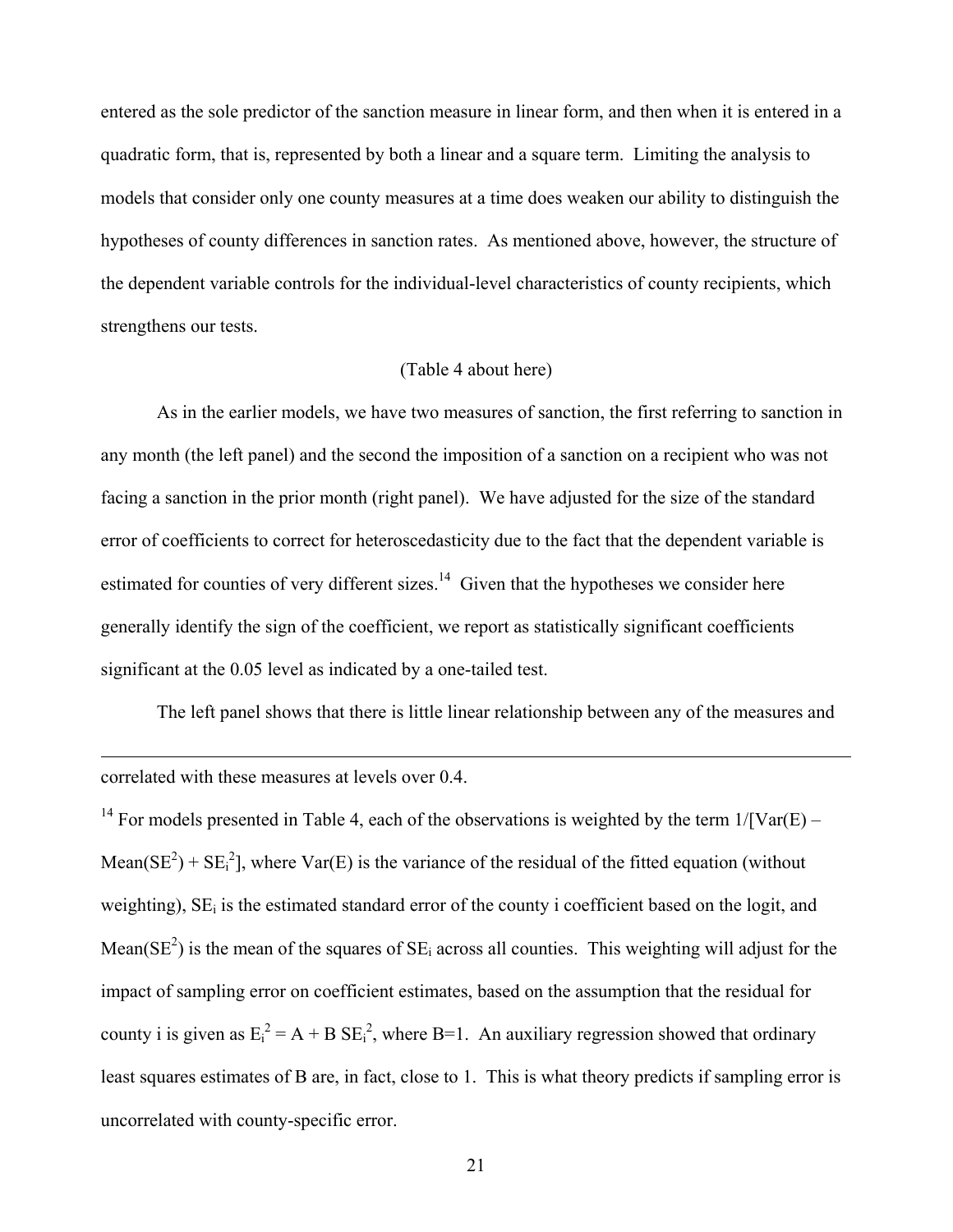the likelihood of a sanction but that the quadratic shows significant nonlinear effects for several measures posited to reflect political structure. The coefficients for the quadratic function of percent nonwhite indicate that proportion nonwhite increases the sanction rate at low levels of nonwhite populations but that when the share is over 16 percent the relationship reverses. A similar pattern holds for the percent voting Democratic in the Senatorial election, although the point of reversal occurs at about 43 percent. Percent of the caseload nonwhite shows a similar relationship. In each case the turnaround point occurs at a relatively low level. The basic structure of these results is very similar when the dependent variable is initiation of a sanction (right panel), with turnaround points corresponding approximately to those obtained with the broader sanction measure.

These results are consistent with the hypothesis that political processes tied to minority population influence sanction policy implementation in local areas. As the theory suggests, there is an increase in sanction as the minority population increases, until it reaches a critical point, after which it declines. Given the sample size and the association between our measures of minority population and political structure, it is not possible to distinguish their effects.

It is notable that there is no observed relationship between the unemployment rate in the county and the level of sanctions, as indicated by either the linear or the quadratic specifications. We also examined parallel models using linear and quadratic forms for the labor force participation rate and the employment rate, both calculated relative to population. None of the estimated coefficients were statistically significant.

 It is natural to ask whether institutional or related factors may explain the observed relationships between race-related measures and county sanction. Workload differences across offices might well be related to racial composition, as could internal rules or procedures. Although such analysis might be useful in identifying mechanism, we do not believe that a finding that institutional structures were of importance would undermine our basic conclusions, since we expect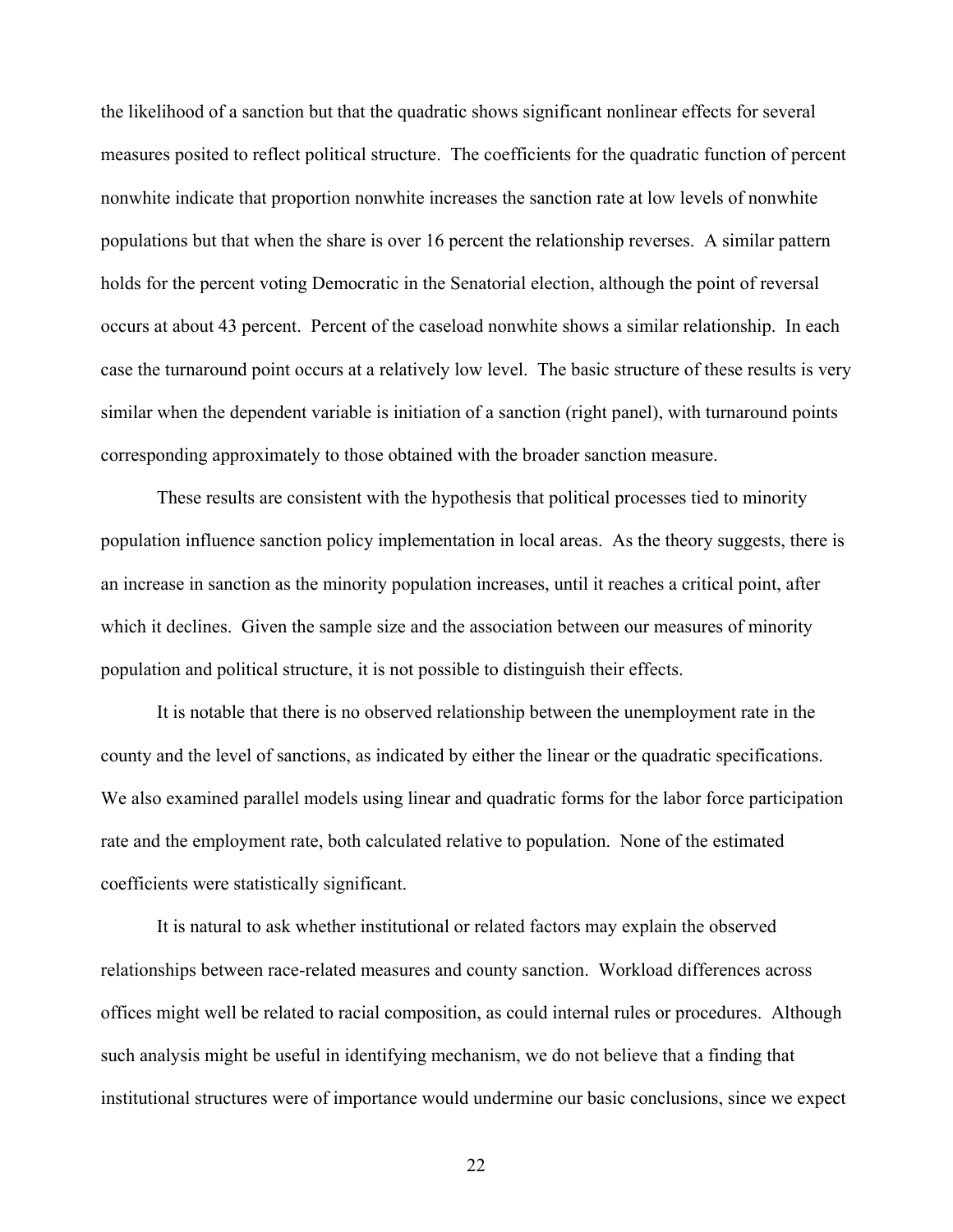such factors to be influenced by political forces tied to race.

The strength of the observed relationships should not be overstated. Figure 1 provides a scatterplot for counties showing variation in imposition of new sanctions by racial composition. The coefficient of the dummy variable in the logit regression, representing the likelihood of imposition of sanctions, is on the vertical axis, and the percent of the county's population that is nonwhite is on the horizontal axis.<sup>15</sup> The area of the circles is proportional to county population.

### (Figure 1 about here)

Differences between counties in imposition of sanctions are substantial. The maximum difference between the coefficients identifying sanction probabilities is about 3.5 units, implying that sanction rates differ by a ratio of about 20. Of course, much of the variation in sanction levels observed for small counties may reflect variation that is idiosyncratic to particular individuals, since the number of welfare recipients is very small in these counties. If we consider a 2-unit range, in which all the large counties and most other counties fall, this implies a ratio of about 7. It is clear that county differences are important, with St. Louis County and St. Louis City initiating sanctions at much lower rates than Jackson County and most other counties.

### **Implications for Race and Public Policy**

 $\overline{a}$ 

As many scholars have argued, race is a central variable for understanding policy in the United States (Hero 1998; Key 1949). Our findings reveal that race plays a role, albeit a complicated one, in the implementation of welfare reform. Several of our findings are noteworthy and have implications for existing theory.

 Most striking, although our findings suggest that TANF claimants are not disadvantaged by living in high minority population areas in terms of sanction policy, they do suggest that minorities

 $15$  For ease of interpretation, we have arbitrarily set the coefficient for St. Louis City equal to zero. Other measures indicate sanction rate relative to St. Louis.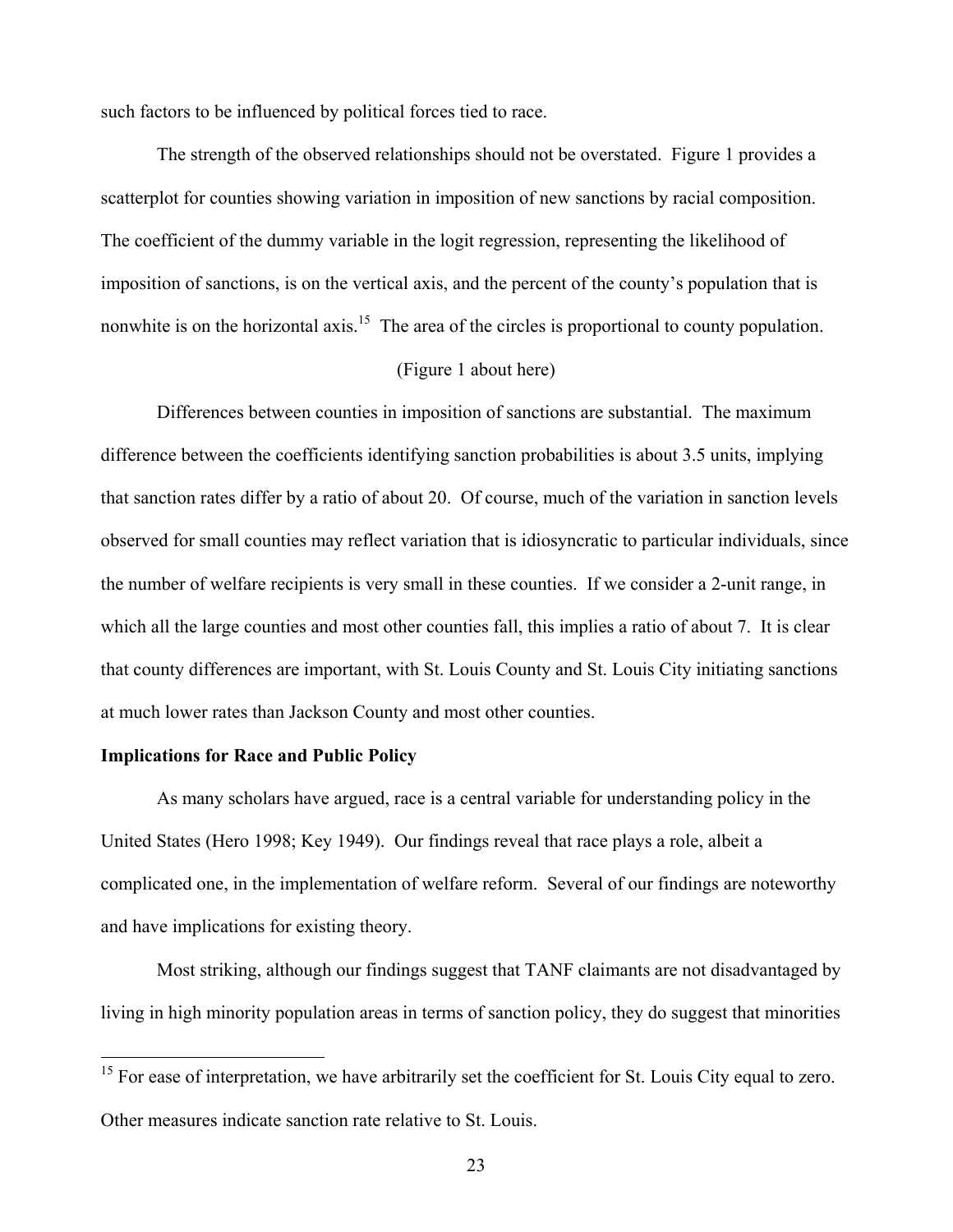may face discrimination in the implementation of social services. Our analysis shows clearly that in any given county nonwhites are more likely to face sanctions than whites with similar demographic characteristics, work histories, family structures and welfare experience. Of course, it is impossible to quantify all of the variables that measure the likelihood that an individual client fails to comply with program rules. We cannot discern whether this disparity is due to the fact that street-level bureaucrats discriminate against minorities or that minorities have unmeasured characteristics that make them more likely to violate relevant rules. Clearly, however, the results show that the implementation of welfare reform is not race neutral. Minorities are either being treated differently than their white counterparts due to race or they are having more difficulty complying with the rules of the program than whites—difficulty that is not explained by educational attainment, work experience, number of children or length of time on welfare. At the individual level, race influences policy implementation.

Second, we find that, in the aggregate, white TANF recipients are more likely to face sanctions than are nonwhites due to the fact that they are more likely to live in areas with higher sanction rates. The difference is primarily due to the fact that nearly two-thirds of nonwhite recipients are in St. Louis City and St. Louis County, which have much lower sanction rates, as compared with only 14 percent of white recipients. At the other end of the spectrum, only 7 percent of nonwhite recipients are in the non-metropolitan counties, which have high sanction rates, as compared with nearly 45 percent of whites.

Our findings suggest that minority representation in the local population, once it has reached the threshold to give minorities political power, leads to policy implementation that is more lenient for all recipients. Our analyses show a curvilinear relationship between the proportion nonwhite and the level of sanctions controlling for the education, work and welfare history, family structure and race of a given individual recipient. Areas with almost no nonwhites have relatively low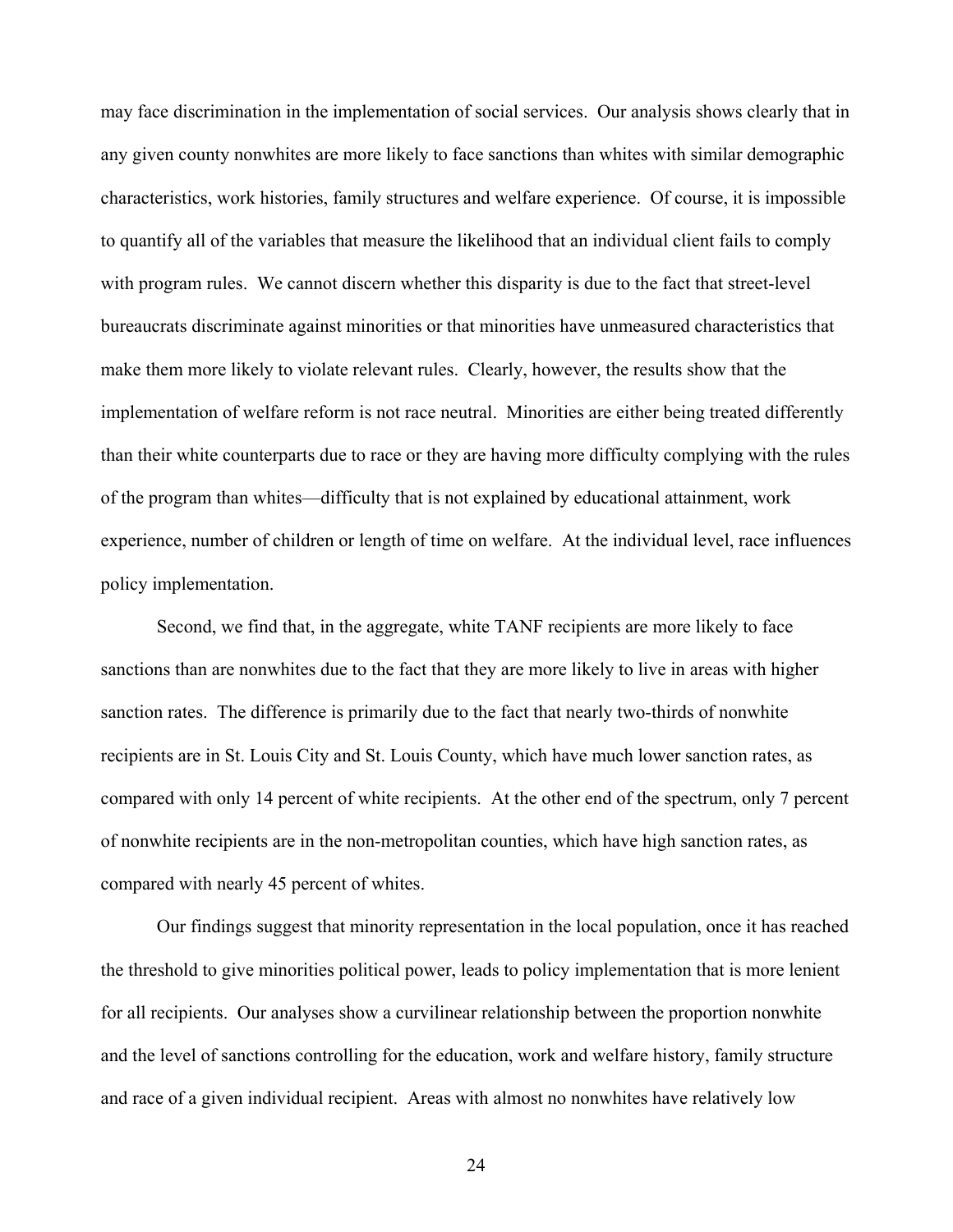sanction rates. As the percentage of the nonwhite population increases, however, sanctions increase to a maximum level at about 10-20 percent nonwhite. Sanctions for counties with nonwhite proportions over this have progressively lower sanction levels.

We are not able to identify the exact process inducing this relation, since several dimensions of political structure are associated with the proportion nonwhite. It is suggestive, however, that the average level of sanctions increases as the proportion of the population voting Democratic grows until that proportion is slightly less than one-half. After that point, increasing Democratic voting is associated with lower levels of sanction. A similar pattern exists with the percent of the TANF caseload that is minority.<sup>16</sup>

Although we cannot separate out the effects of minority population, size of the minority caseload and minority political power in our statistical models, a comparison of the politics of two of the largest counties reveals that the area where minority population has translated into minority political power (St. Louis City) has lower sanction rates than an area that has a medium size minority population but less minority political power (Jackson County, containing Kansas City). The mayor of St. Louis is African American and historically minorities have had a strong voice in city politics (Stein 1991). In contrast, the political power of minorities in Jackson County is much more limited. Although we do not systematically test the relationship between racial context, minority political power and policy implementation, our findings suggest that political power mediates the influence of race on *policy implementation* as it does for *policy adoption* (see Fording

 $\overline{a}$ 

 $16$  We are unable to test the effect of the size of the minority caseload on sanctions while controlling for the size of the minority population due to multicollinearity in the model. It is possible that, if we could add that control, the effect of minority caseload on sanctions would be linear, consistent with the finding by Soss et al. (2001) of a linear relationship between minority caseload and adoption of more stringent sanction policy.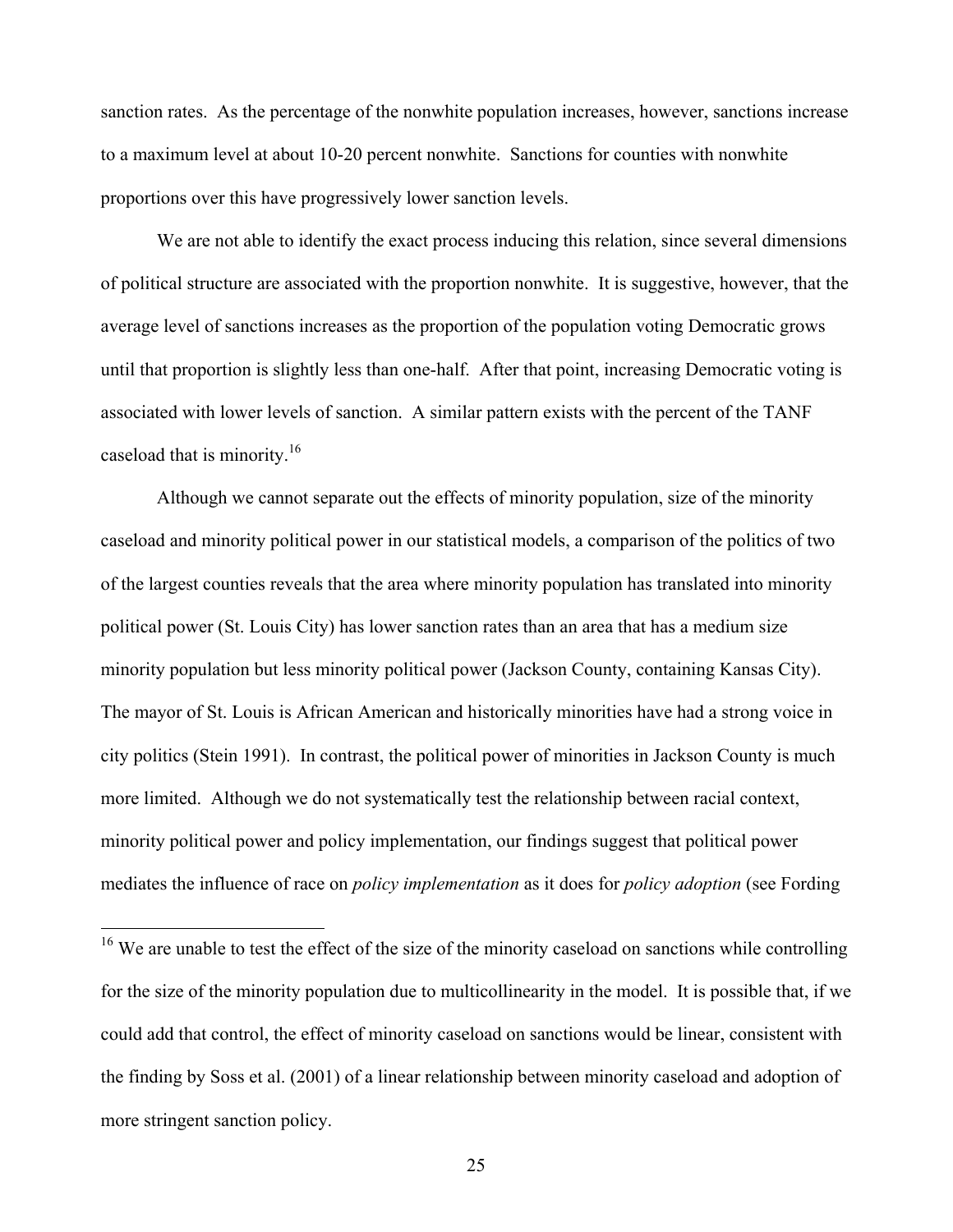1997, 2003; Keech 1968).

# **Conclusion**

Our results show a complex relationship between race and sanction policy under welfare reform and highlight the importance of the unit of analysis in research. Although, within any one county, minorities generally face higher levels of sanctions than do whites, even after controls for individual characteristics, in the aggregate, they are actually less likely to face sanctions. This result is due to the interaction of demographic structure and political process. Areas with the highest proportions of nonwhite population have low levels of sanctions, very likely reflecting minority political power. Since a large proportion of nonwhite welfare recipients live in such counties, in contrast to a relatively small proportion of white recipients, this difference overwhelms the higher rates of sanction faced by nonwhites within any given county.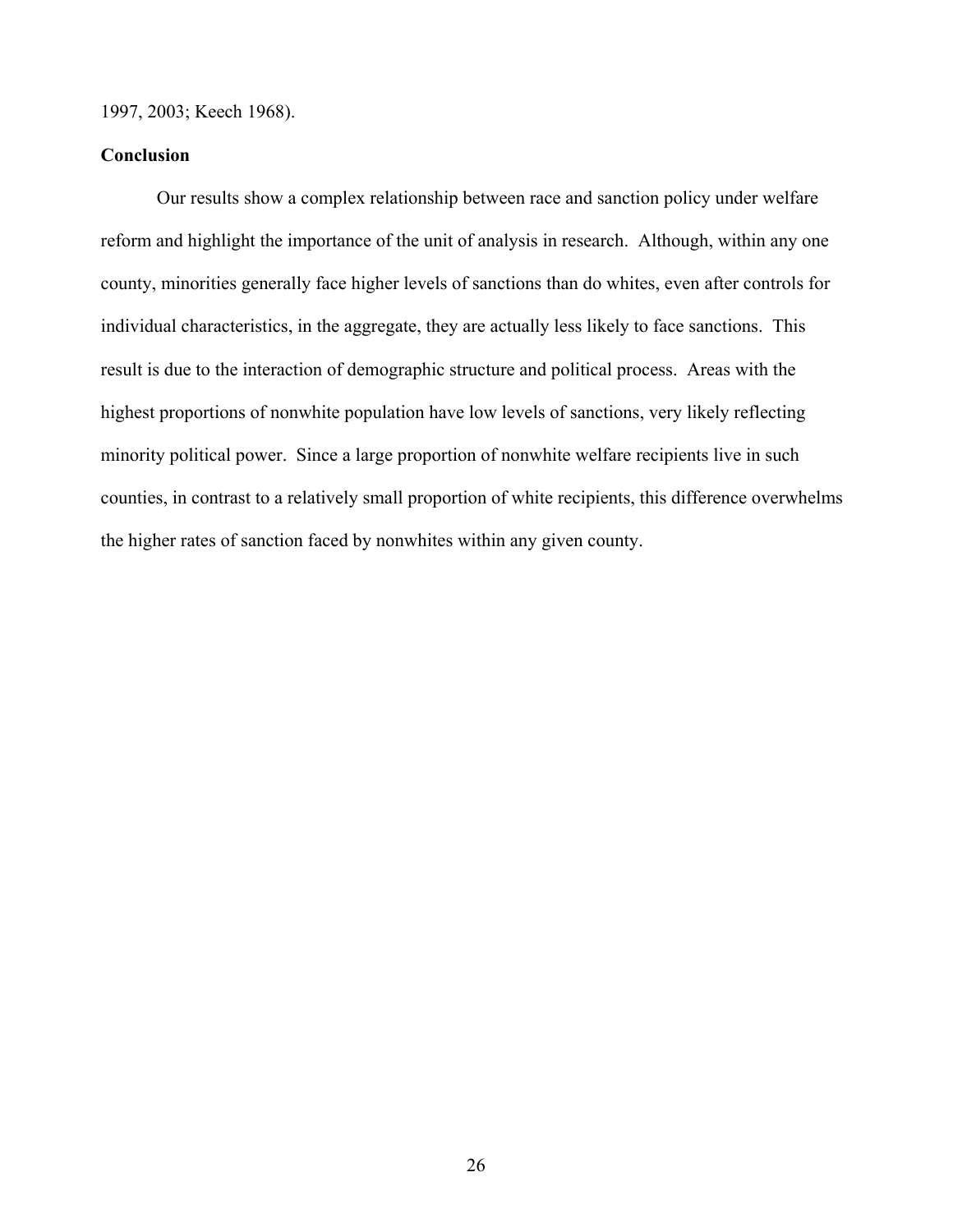#### **References**

- Brown, Robert D. 1995. "Party Cleavages and Welfare Effort in the American States." *American Political Science Review* 89 (1): 23-33.
- Carrington, William J., Peter Mueser and Kenneth R. Troske. 2002. "The Impact of Welfare Reform on Leaver Characteristics, Employment and Recidivism." University of Missouri Working Paper.
- Chang, Yunhee, Andrea H. Beller and Elizabeth J. Powers. 2001. "Who Gets Sanctioned Under Welfare Reform? Evidence from Child Support Enforcement in Illinois." *Family Relations and Human Development/Family Economics and Resource Management Biennial* 4: 53-61.
- Cherlin, Andrew J, Karen Bogen, James M. Quane and Linda Burton. 2002. "Operating within the Rules: Welfare Recipients' Experiences with Sanctions and Case Closings." *Social Service Review* 3: 387-405.
- Davis, Larry E. and Enola K. Proctor. 1989. *Race, Gender, and Class: Guidelines for Practice with Individuals, Families, and Groups.* Englewood Cliffs, NJ: Prentice Hall.
- Fender, Lynne, Singe-Mary McKernan and Jen Bernstein. 2001. "Taming the Beast: Categorizing Welfare Policies for Use in Research A Typology of Welfare Policies Affecting Recipient Job Entry." Unpublished paper. Washington, DC: Urban Institute.
- Fording, Richard C. 1997. "The Conditional Effect of Violence as a Political Tactic: Mass Insurgency, Welfare Generosity, and Electoral Context in the American States." *American Journal of Political Science* 41 (1): 1-29.
- Fording, Richard C. 2003. "Laboratories of Democracy or Symbolic Politics? The Racial Origins of Welfare Reform." In Sanford F. Schram et al. Ed. *Race and the Politics of Welfare Reform.* Ann Arbor, MI: University of Michigan Press.

Fossett, James, Thomas Gais and Frank Thompson. 2002. "New Systems of Social Programs?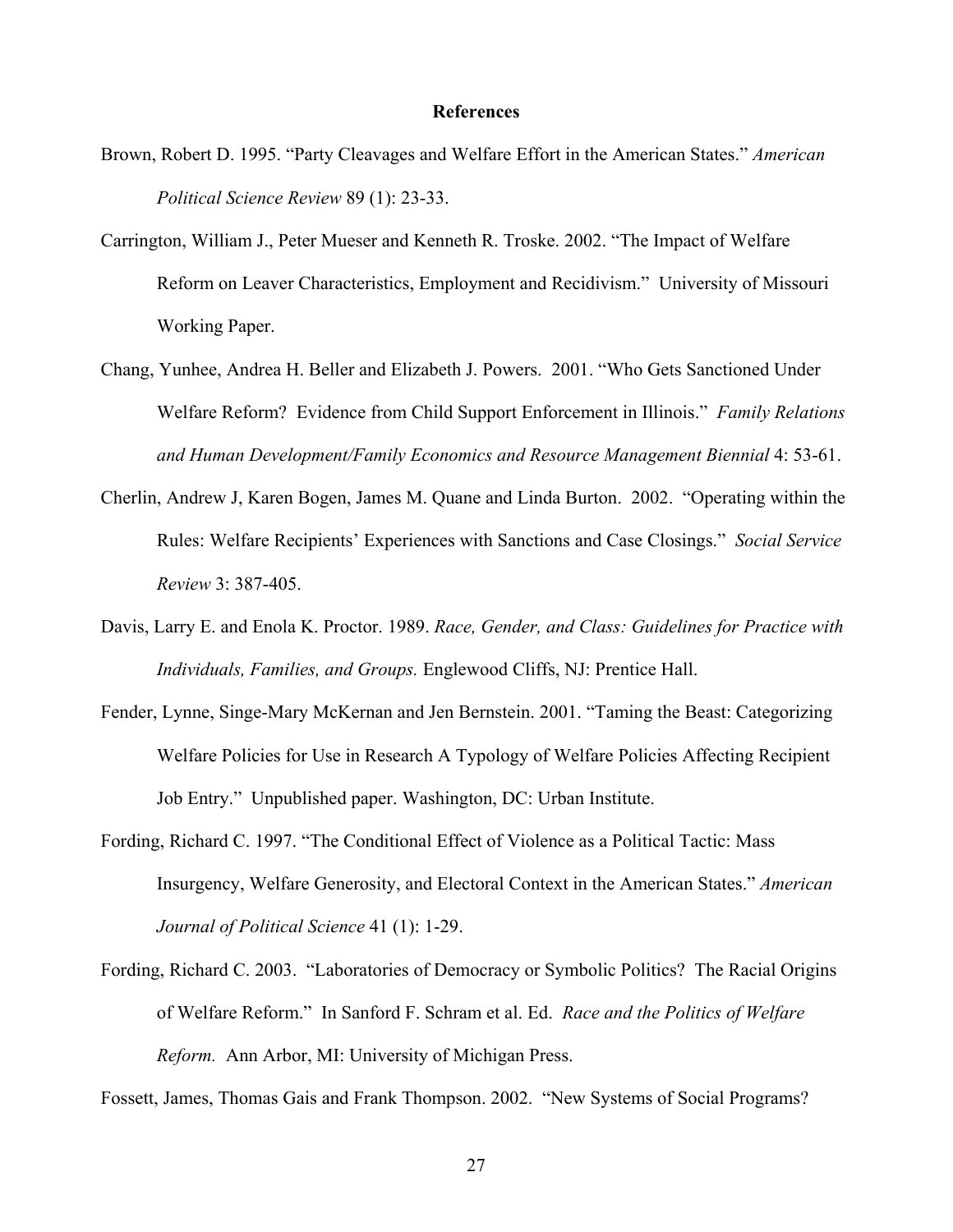First Impressions from Field Research on Local Implementation of Health Care, Food Stamps, and TANF." Paper presented at meetings of the Association for Public Policy and Management.

- Fossett, Mark and K. Jill Kiecolt. 1989. "Relative Size of Minority Populations and White Racial Attitudes." *Social Science Quarterly* 70: 820-835.
- Giles, Michael and Arthur S. Evans. 1986. "Power Approach to Inter-Group Hostility." *Journal of Conflict Resolution* 30 (3): 469-486.
- Giles, Michael and Melaine Buckner. 1993. "David Duke and Black Threat: An Old Hypothesis Revisited." *Journal of Politics* 55 (3): 702-713.
- Giles, Michael. 1977. "Percent Black and Racial Hostility: An Old Assumption Re-examined." *Social Science Quarterly* 58: 848-865.
- Goldberg, Heidi and Liz Schott. 2000. *A Compliance-Oriented Approach to Sanctions in State and County TANF Programs.* Washington, DC: Center on Budget and Policy Priorities.
- Gooden, Susan T. 1998. "All Things Not Being Equal: Differences in Caseworker Support Toward Black and White Welfare Clients." *Harvard Journal of African American Public Policy* 4: 23-33.
- Goodsell, Charles T. 1981. "Looking Again at Human Service Bureaucracy." *Journal of Politics* 43 (1): 763-778.
- Handler, Joel F. 1986. *The Conditions of Discretion: Autonomy, Community, Bureaucracy*. New York: Russell Sage Foundation.
- Hero, Rodney E. 1998. *Faces of Inequality: Social Diversity in American Politics*. Oxford, England: Oxford University Press.

Howard, Christopher. 1999. "The American Welfare State, or States?" *Political Research Quarterly*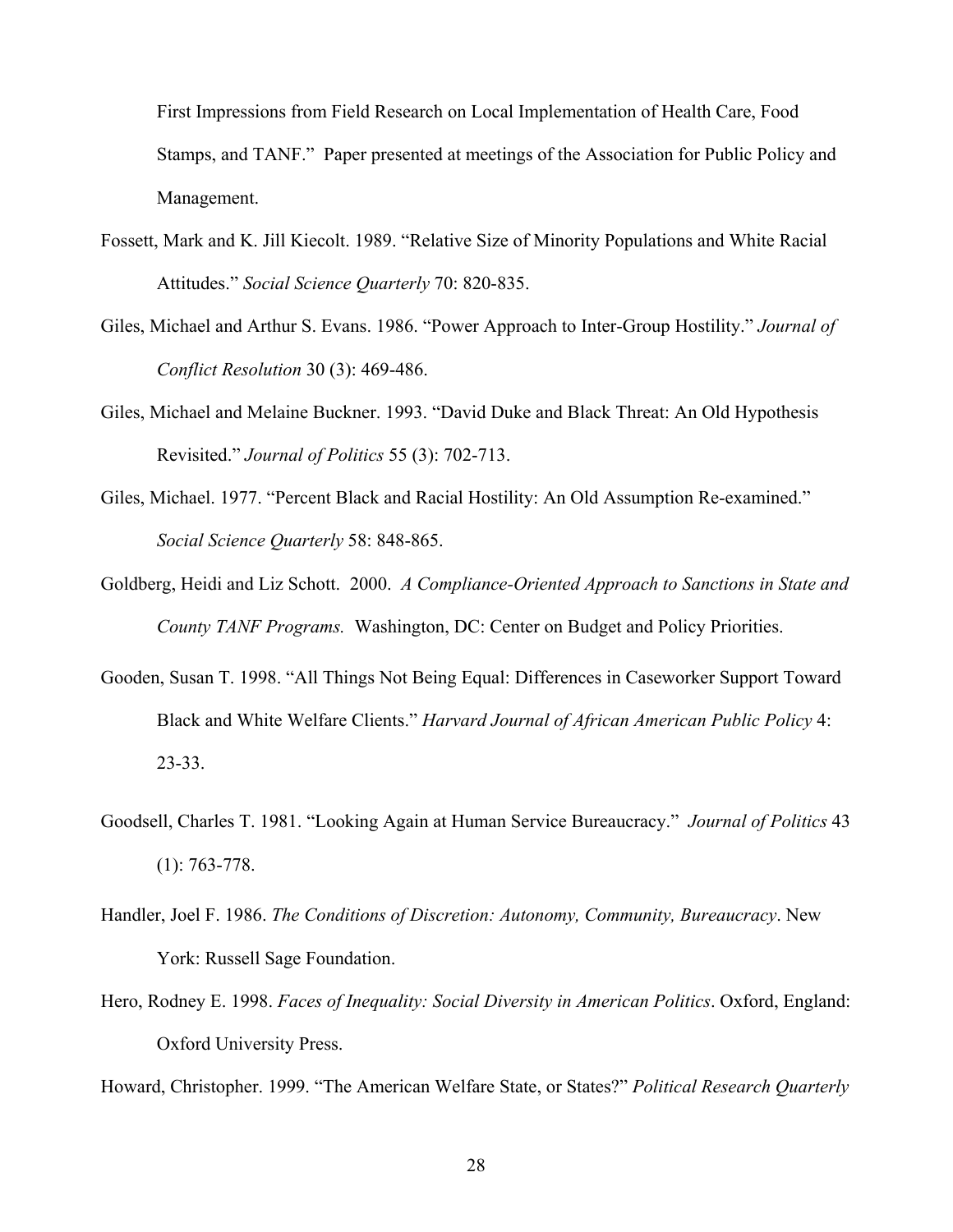52 (2): 421-442.

- Kahil, Ariel, Kristin S. Seefeldt and Hui-chen Wang. 2002. "Sanctions and Material Hardship under TANF." *Social Service Review* 4: 642-662.
- Katz, Michael B. 1989. *The Undeserving Poor: From the War on Poverty to the War on Welfare*. New York: Pantheon.

Keech, William R. 1968. *The Impact of Negro Voting*. Chicago, IL: Rand McNally & Company.

- Keiser, Lael R. 2001. "Street-Level Bureaucrats, Administrative Power and the Manipulation of Federal Social Security Disability Programs." *State Politics and Policy Quarterly* 1(2): 144- 164.
- Keiser, Lael R., Peter Mueser and Seung-Whan Choi. 2002. "The Impositions of Sanctions under Welfare Reform." Unpublished manuscript.

Key, V.O., Jr. 1949. *Southern Politics in State and Nation*. New York: Alfred A. Knopf.

- Kinder, Donald R. and Tali Mendelberg. 1995. "Cracks in American Apartheid: The Political Impact of Prejudice among Desegregated Whites." *Journal of Politics* 57 (2): 402-424.
- Lieberman, Robert C. 1998. *Shifting the Color Line: Race and the American Welfare State*. Cambridge, MA: Harvard University Press.
- Lieberman, Robert C. and John S. Lapinski. 2001. "American Federalism, Race, and the Administration of Welfare." *British Journal of Political Science* 31 (1): 303-329.
- Lipsky, Michael. 1980. *Street Level Bureaucracy: Dilemmas of the Individual in Public Services*. New York: Russell Sage Foundation.

McConnell, Grant. 1966. *Private Power and American Democracy*. New York: Alfred A. Knopf.

Mink, Gwendolyn. 1990. "The Lady and the Tramp: Gender, Race, and the Origins of the American Welfare State." In Linda Gordon. Ed. *Women, the State, and Welfare*. Madison, WI: University of Wisconsin Press.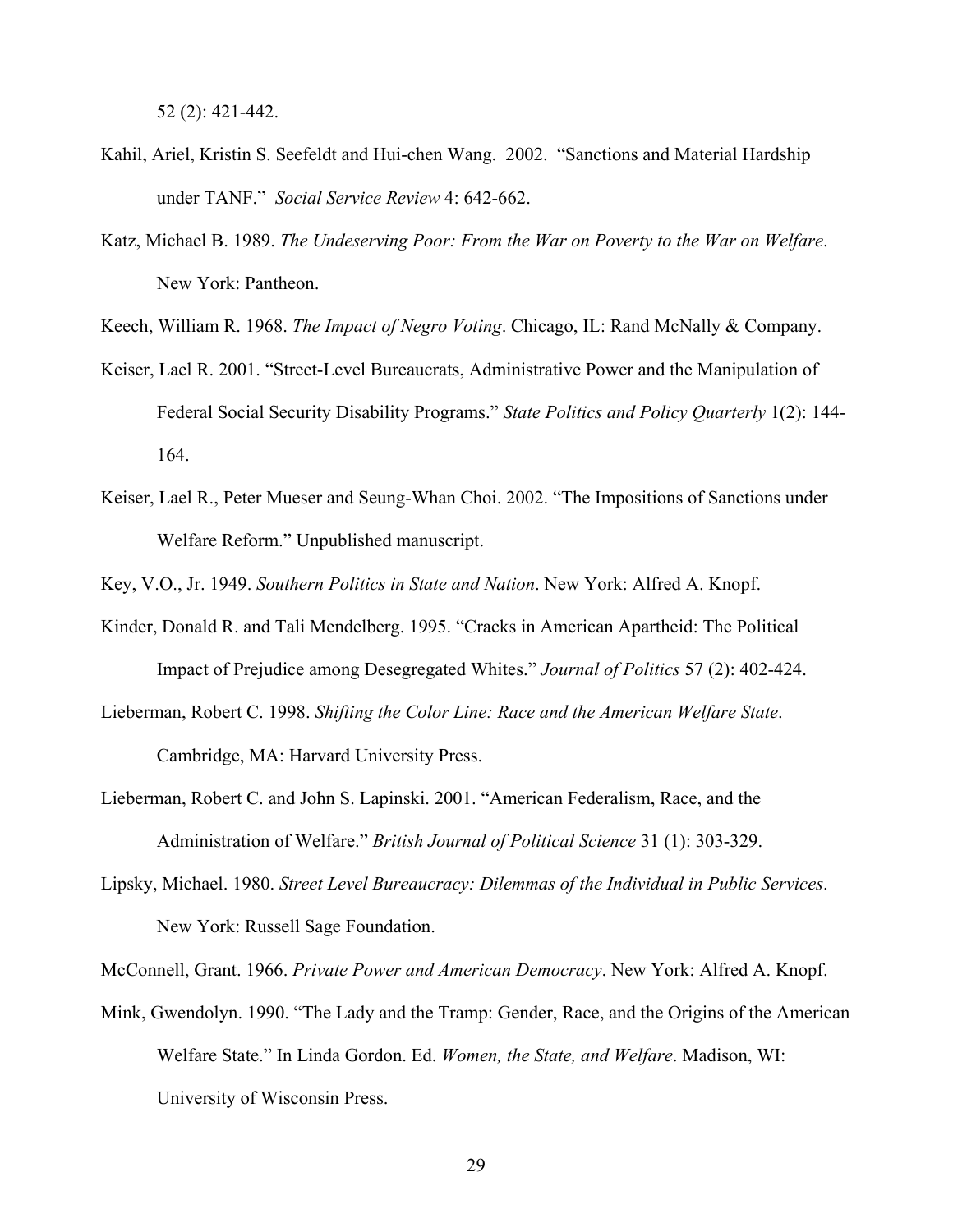- Nelson, Barbara J. 1990. "The Origins of the Two-Channel Welfare State: Workmen's Compensation and Mothers' Aid." In Linda Gordon. Ed. *Women, the State, and Welfare*. Madison, WI: University of Wisconsin Press.
- Orr, Larry L. 1976. "Income Transfers as a Public Good: An Application to AFDC." *American Economic Review* 66 (3): 359-371.
- Pavetti, LaDonna and Dan Bloom. 2001. "State Sanctions and Time Limits." In Rebecca M. Blank and Ron Haskins. Eds. Washington, DC: Brookings Institution Press.
- Peterson, Paul E. and Mark C. Rom. 1990. *Welfare Magnets: A New Case for a National Standard*. Washinton, DC: Brookings Institution.
- Piven, Frances Fox and Richard A. Cloward. 1977. *Regulating the Poor*. New York: Vintage Books.
- Prottas, Jeffrey Manditch. 1979. *People-Processing: The Street-Level Bureaucrat in Public Service Bureaucracies*. Lexington, MA: Lexington Books.
- Quadagno, Jill. 1994. *The Color of Welfare: How Racism Undermined the War on Poverty*. New Work: Oxford University Press.
- Radcliff, Benjamin and Martin Saiz. 1994. "Race, Turnout, and Public Policy in the American States," *Political Research Quarterly* 48 (4): 775-794.
- Rector, Robert and Sarah Youssef. 1999. "The Determinants of Welfare Caseload Decline." Report No. 99-04. Washington, DC: The Heritage Center for Data Analysis, Heritage Foundation.
- Rom, Mark C. 1999. "Transforming State Health and Welfare Programs." In Virginia Gray and Herbert Jacobs. Eds. *Politics in the American States.* Washington DC: CQ Press.
- Schneider, Anne Larason and Helen Ingram. 1993. "Social Constructions and Target Populations: Implications for Politics and Policy." *American Political Science Review* 87 (2): 334-347.

Scholz, John T. and Feng Heng Wei. 1986. "Regulatory Enforcement in a Federalist System."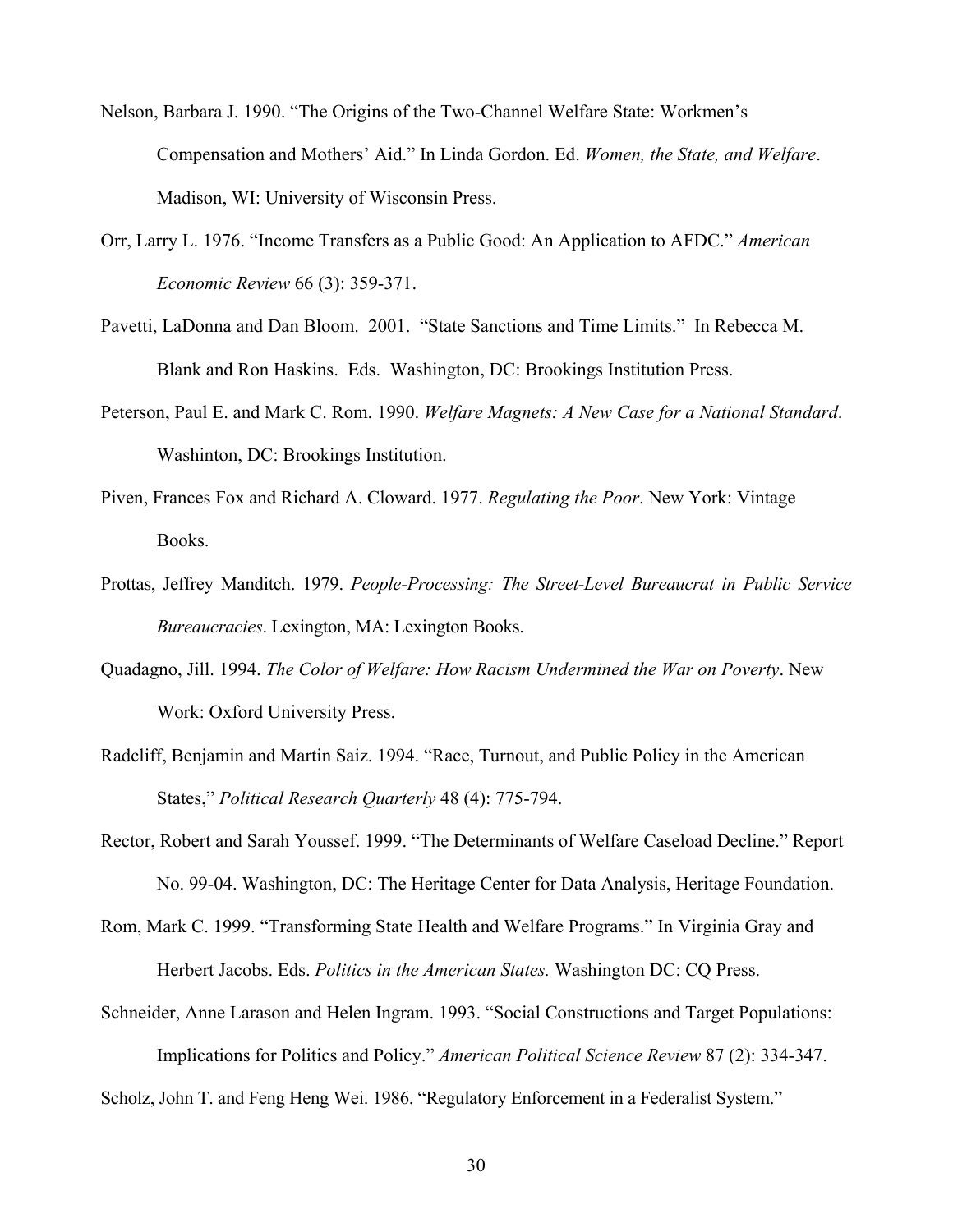*American Political Science Review* 80 (4): 1249-1270.

- Soss, Joe, Sanford F. Schram, Thomas P. Vartanian and Erin O'Brien. 2001. "Setting the Terms of Relief: Explaining State Policy Choices in the Devolution Revolution." *American Journal of Political Science* 45 (2): 378-395.
- Soss, Joe. 2000. *Unwanted Claims: The Politics of Participation in the US Welfare System*. University of Michigan Press.
- Stein, Lana. 1991. *Holding Bureaucrats Accountable: Politicians and Professionals in St. Louis*. Tuscaloosa: University of Alabama Press.
- Stein, Robert M., Stephanie Shirley Post and Allison L. Rinden. 2000. "Reconciling Context and Contact Effects on Racial Attitudes." *Political Research Quarterly* 53 (2): 285-303.
- United States General Accounting Office. 2000. *Welfare Reform: State Sanction Policies and Number of Families Affected*. Washington, DC: HEHS-00-44.
- Voss, Stephen D. 1996. "Beyond Racial Threat: Failure of an Old Hypothesis in the New South." *Journal of Politics* 58 (4): 1156-1170.
- Weissert, Carol S. 1994. "Beyond the Organization: The Influence of Community and Personal Values on Street-Level Bureaucrats' Responsiveness." *Journal of Public Administration Research and Theory* 4(2): 225-254.
- Wood, B. Dan and Richard Waterman. 1994. *Bureaucratic Dynamics: The Role of a Bureaucracy in a Democracy*. Boulder, CO: Westview Press.
- Wright, Gerald C., Jr. 1977. "Racism and Welfare Policy in America." *Social Science Quarterly* 57:718-30.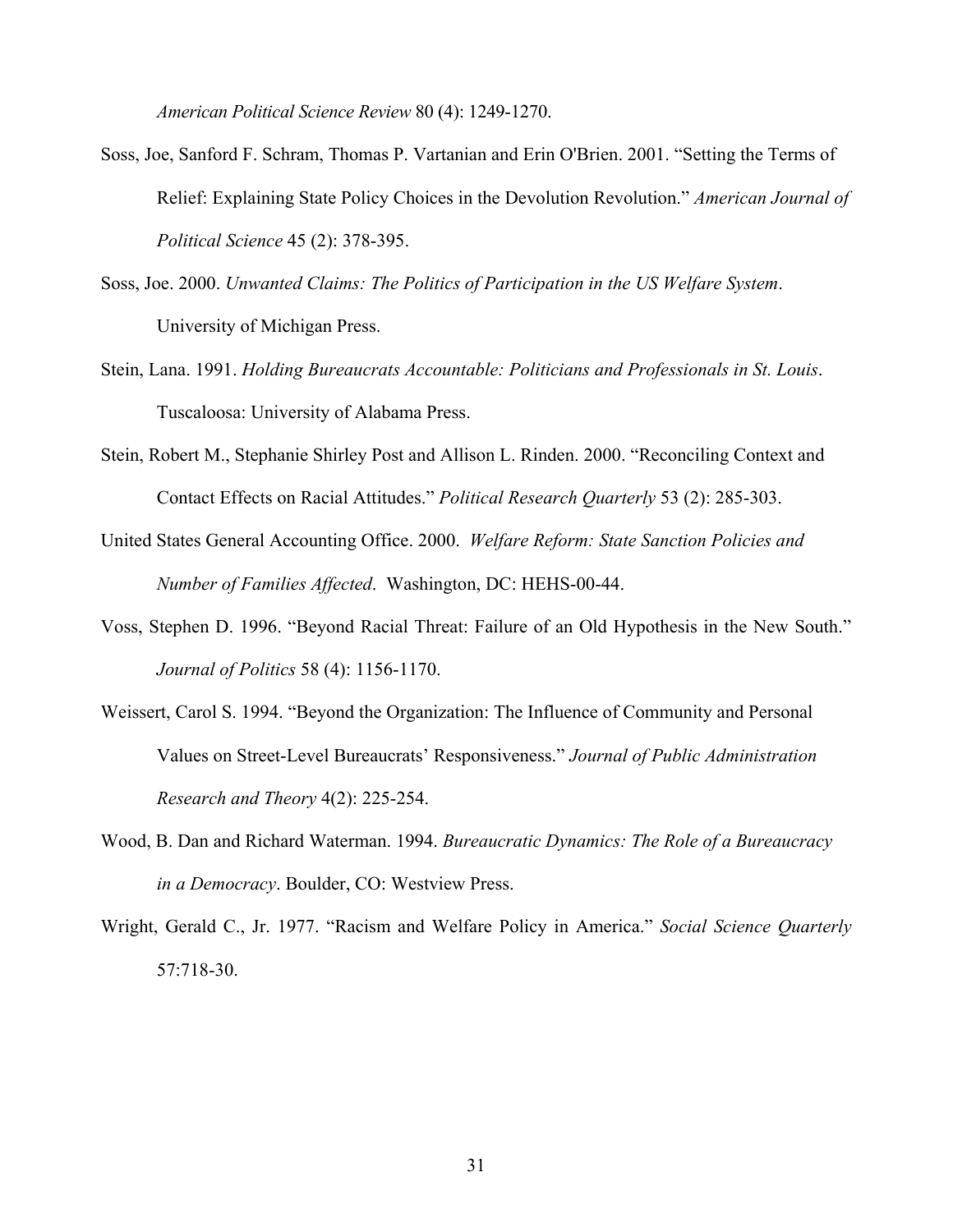|                             |                              | and Proportion Nonwhite in Total Population |                    |                     |          |                          |  |
|-----------------------------|------------------------------|---------------------------------------------|--------------------|---------------------|----------|--------------------------|--|
|                             | Months of<br>Welfare Receipt |                                             | Percent Sanctioned |                     |          | Population<br>Proportion |  |
|                             | White                        | Nonwhite                                    | White              | Nonwhite Difference |          | Nonwhite                 |  |
| Missouri                    | 215,635                      | 270,693                                     | $16.3\%$           | 14.2%               | $2.1\%$  | 16%                      |  |
| St. Louis City              | 14,636                       | 118,987                                     | $9.0\%$            | 10.8%               | $-1.8\%$ | 57%                      |  |
| St. Louis County            | 15,803                       | 58,575                                      | $9.3\%$            | 9.8%                | $-0.4\%$ | 24%                      |  |
| Suburban St. Louis counties | 22,298                       | 2,655                                       | 18.5%              | 18.9%               | $-0.4\%$ | $5\%$                    |  |

Jackson County 23,934 63,062 15.9% 21.0% -5.1% 32% Suburban Kansas City counties 9,530 1,116 15.9% 18.7% -2.8% 8% Small metropolitan counties 32,832 7,304 17.9% 21.0% -3.1% 9% Non-metropolitan counties 96,602 18,994 17.7% 22.9% -5.2% 7%

TABLE 1 Proportion of 1998 TANF Recipients Subject to Sanctions by Race

Notes: Percent sanctioned is the proportion of all months of welfare recipiency for which sanctions are in force. Population proportion nonwhite is based on the 2000 U.S. Census, and it combines answers to race and Hispanic origin questions to match the welfare recipient coding, which classifies Hispanics as nonwhites.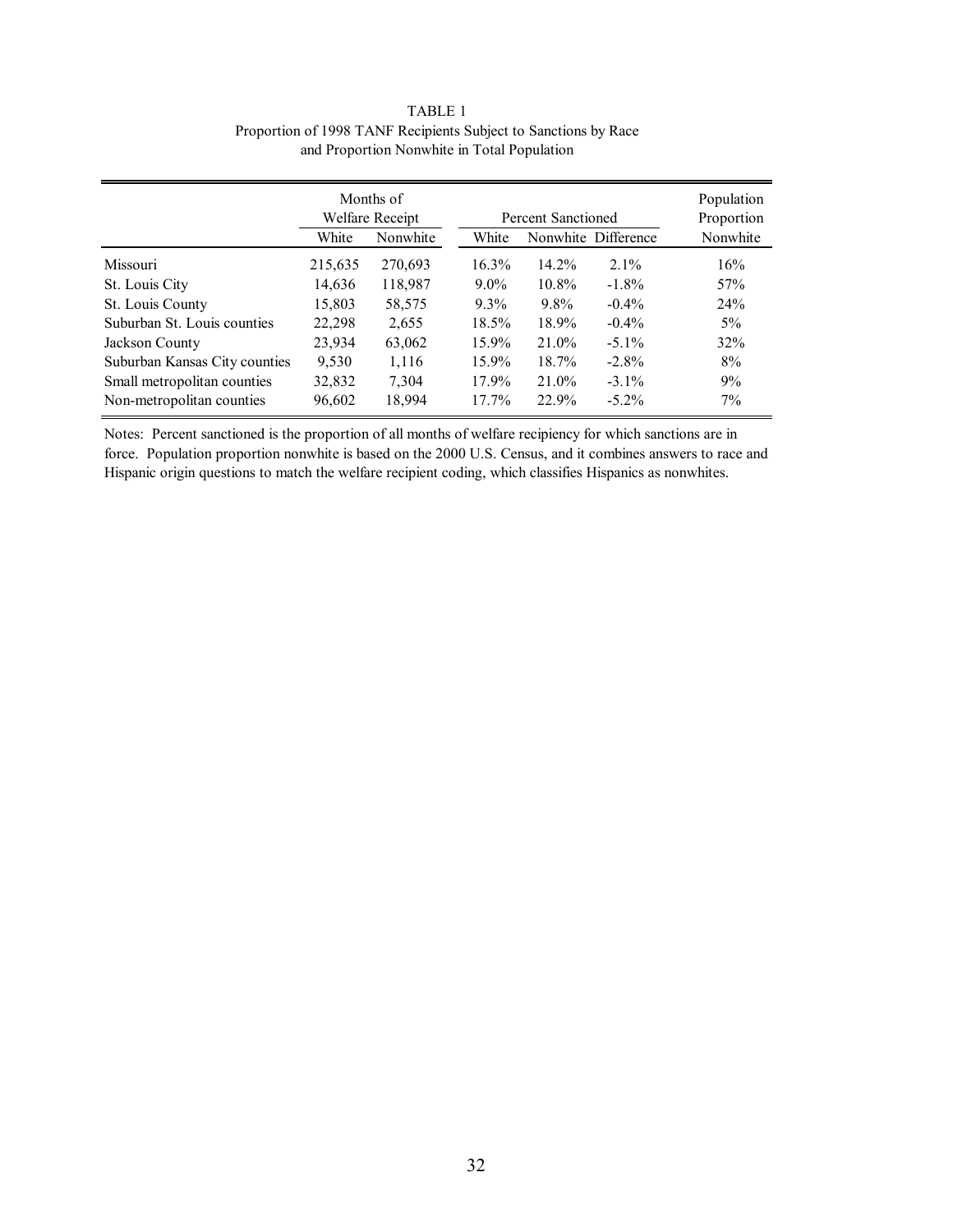TABLE 2 Binomial Logit Predicting Sanction and Initiation of Sanction

|                                                | Sanction      |                          | Initiation of Sanction |                          |  |
|------------------------------------------------|---------------|--------------------------|------------------------|--------------------------|--|
|                                                |               | Standard                 |                        | Standard                 |  |
| <b>Independent Variables</b>                   | Coefficient   | Error                    | Coefficient            | Error                    |  |
| Intercept                                      | $-0.854$ *    | 0.123                    | $-0.922$ *             | 0.199                    |  |
| White                                          | $-0.296$ *    | 0.032                    | $-0.204$ *             | 0.053                    |  |
| Age                                            | $-0.030$ *    | 0.002                    | $-0.031$ *             | 0.004                    |  |
| Welfare spell just beginning                   | $-2.127$ *    | 0.092                    | $0.227$ *              | 0.057                    |  |
| On welfare 1 month, less than 1 year (omitted) |               | $\overline{\phantom{a}}$ | ٠                      | $\overline{\phantom{a}}$ |  |
| On welfare 1 year or more, less than 3 years   | $0.472*$      | 0.031                    | $-0.370*$              | 0.056                    |  |
| On welfare 3 years or more, less than 5 years  | $0.328*$      | 0.041                    | $-0.550$ *             | 0.080                    |  |
| On welfare 5 years or more, less than 10 years | $0.239*$      | 0.040                    | $-0.550$ *             | 0.077                    |  |
| On welfare10 years or more                     | $0.202$ *     | 0.057                    | $-0.650$ *             | 0.124                    |  |
| Number of children                             | $0.092$ *     | 0.012                    | $0.100*$               | 0.021                    |  |
| Number of children under age 6                 | $-0.027$      | 0.027                    | $-0.008$               | 0.043                    |  |
| Age of youngest child                          | $0.196*$      | 0.021                    | $0.090*$               | 0.035                    |  |
| Age of youngest child squared                  | $-0.0076$ *   | 0.0010                   | $-0.0033$              | 0.0017                   |  |
| Age of youngest child less than 1              | $-0.807$ *    | 0.078                    | $-0.937$ *             | 0.126                    |  |
| Age of youngest child at least 1, under 3      | $-0.405$ *    | 0.052                    | $-0.360$ *             | 0.084                    |  |
| High school graduate                           | $-0.342$ *    | 0.025                    | $-0.280$ *             | 0.042                    |  |
| Quarters with earnings in last year            | $-0.201$ *    | 0.072                    | $-0.027$               | 0.117                    |  |
| No work in last year                           | $-0.243$ *    | 0.043                    | $-0.135$               | 0.072                    |  |
| Earnings in last year                          | $-0.000030$ * | 0.000006                 | $-0.000010$            | 0.000009                 |  |
| Quarters with earnings in prior 4 years        | $-0.170$ *    | 0.078                    | $-0.339$ *             | 0.126                    |  |
| No work in prior 4 years                       | $-0.103$      | $-0.103$                 | $-0.115$               | 0.063                    |  |
| Earnings in prior 4 years                      | $-0.000004$ * | 0.000002                 | $-0.000001$            | 0.000003                 |  |
| St. Louis City                                 | $-1.005$ *    | 0.044                    | $-1.297$ *             | 0.081                    |  |
| St. Louis County                               | $-0.840$ *    | 0.048                    | $-1.056$ *             | 0.089                    |  |
| Suburban St. Louis counties                    | 0.052         | 0.052                    | 0.149                  | 0.076                    |  |
| Jackson County                                 | $-0.091$ *    | 0.039                    | $-0.106$               | 0.062                    |  |
| Suburban Kansas City counties                  | $0.231$ *     | 0.072                    | $0.260*$               | 0.103                    |  |
| Small metropolitan counties                    | $0.092$ *     | 0.042                    | 0.058                  | 0.065                    |  |
| Non-metropolitan counties (omitted)            |               |                          | $\frac{1}{2}$          |                          |  |
| Dummies for month                              | Controlled    |                          | Controlled             |                          |  |
| Likelihood ratio index                         | 0.1114        |                          | 0.1094                 |                          |  |
| Months of receipt                              | 482,876       |                          |                        | 346,910                  |  |
| Recipients                                     | 66,330        |                          | 56,984                 |                          |  |

\* Statistically significant at the 0.05 level, two-tailed.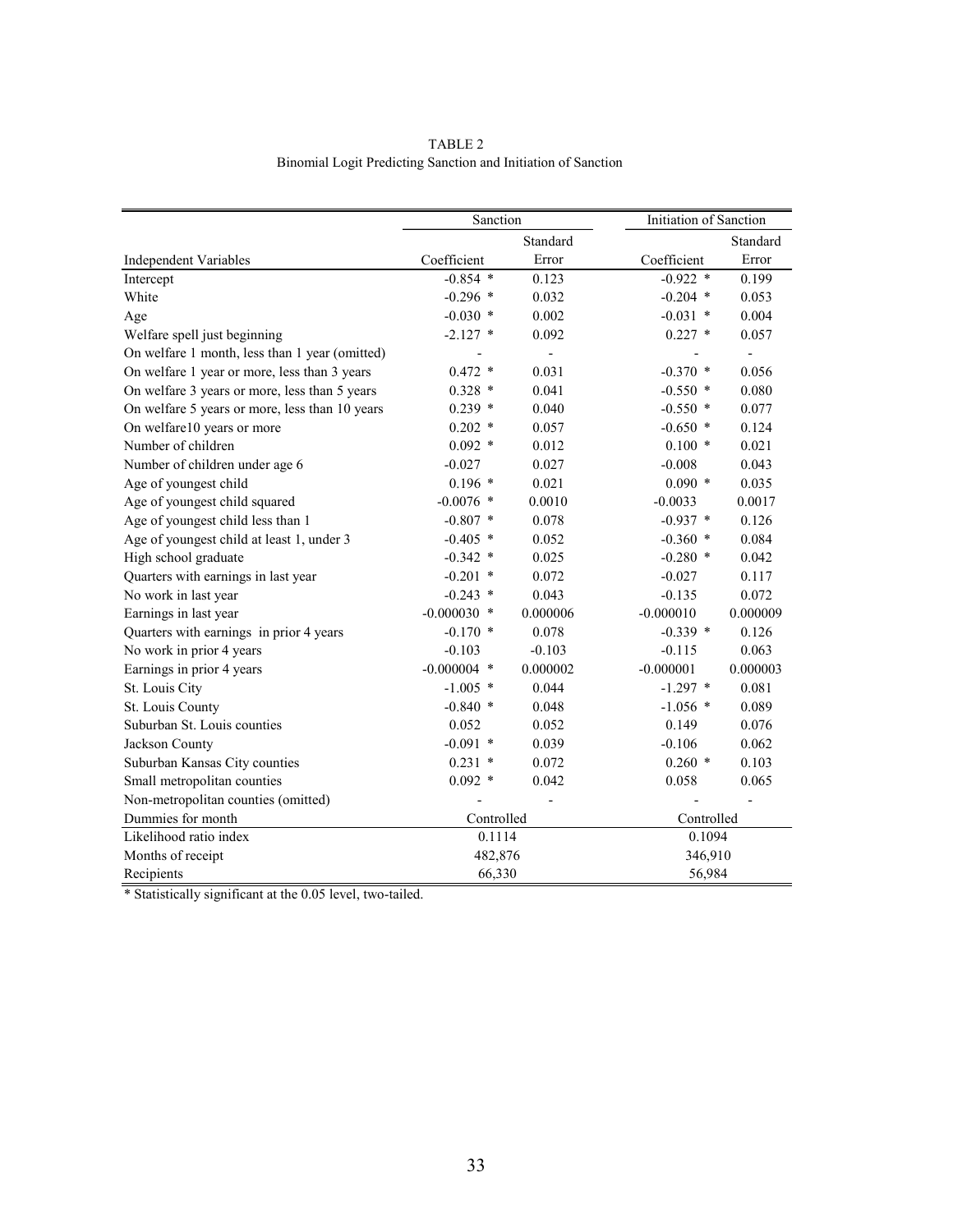## TABLE 3

|                               |                                        | Sanction |                   | Initiation of Sanction |  |  |
|-------------------------------|----------------------------------------|----------|-------------------|------------------------|--|--|
|                               | Standard<br>Impact of<br>Race<br>Error |          | Impact of<br>Race | Standard<br>Error      |  |  |
| <b>Independent Variables</b>  |                                        |          |                   |                        |  |  |
| St. Louis City                | $-0.2769$ *                            | 0.0956   | $-0.4219$         | 0.2223                 |  |  |
| St. Louis County              | $-0.0960$                              | 0.0921   | $-0.2831$         | 0.1937                 |  |  |
| Suburban St. Louis counties   | $-0.0161$                              | 0.1612   | 0 3 1 5 9         | 0.2747                 |  |  |
| Jackson County                | $-0.4041$ *                            | 0.0607   | $-0.1211$         | 0.0932                 |  |  |
| Suburban Kansas City counties | $-0.3587$                              | 0.2112   | $-0.0652$         | 0.3343                 |  |  |
| Small metropolitican counties | $-0.1351$                              | 0.0941   | $-0.0837$         | 0.1485                 |  |  |
| Non-metropolitan counties     | $-0.3730*$                             | 0.0571   | $-0.3487$ *       | 0.0872                 |  |  |

# Impact of Race on Sanction by Geographic Area: Binomial Logit Predicting Sanction and Initiation of Sanction

Sample and model specification: As in table 2.

\* Statistically significant at the 0.05 level, two-tailed.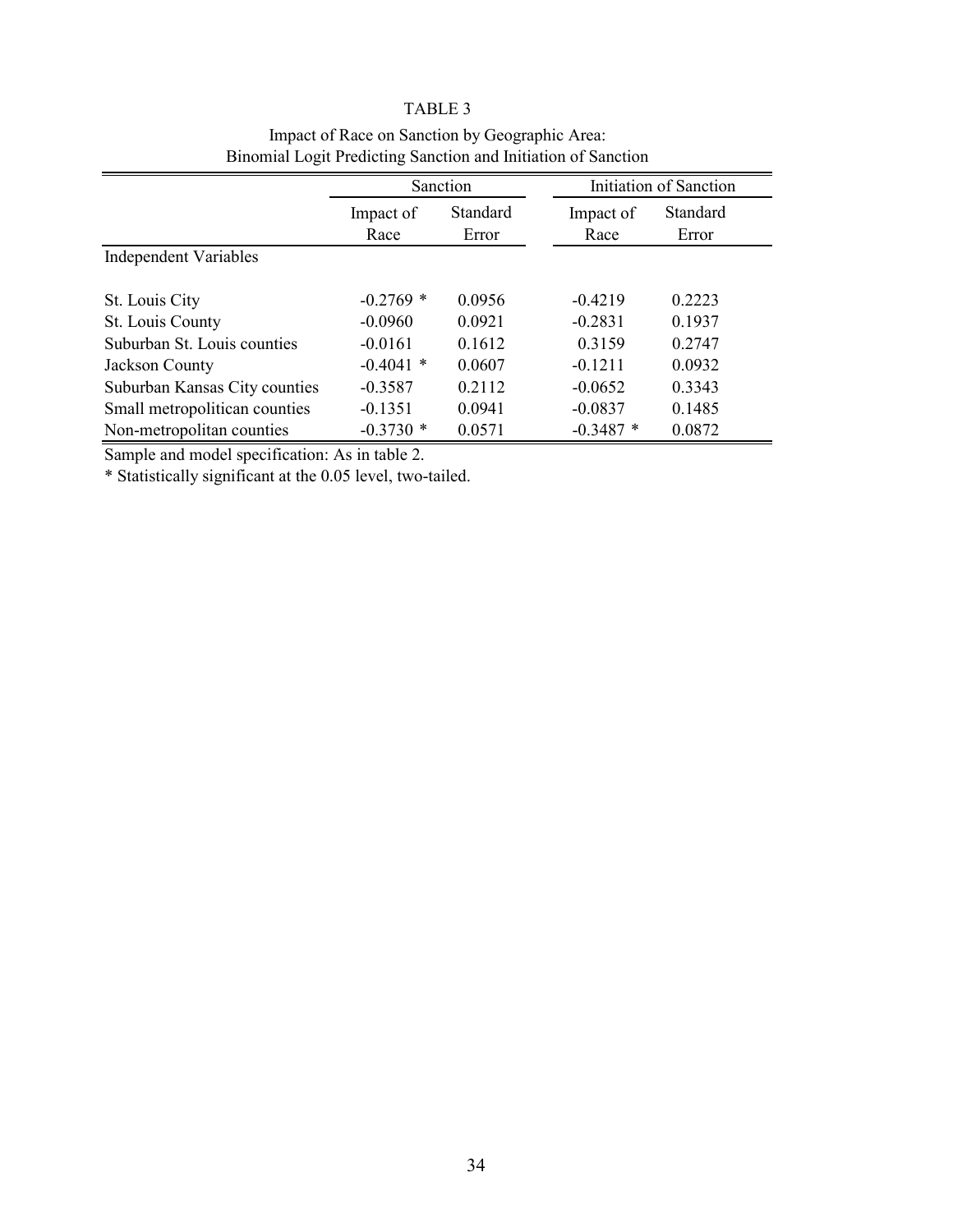|                                              |           | Sanction    |             |          | Initiation of Sanction |          |
|----------------------------------------------|-----------|-------------|-------------|----------|------------------------|----------|
| Independent                                  |           |             |             | Standard |                        | Standard |
| Variable                                     |           |             | Coefficient | Error    | Coefficient            | Error    |
| Percent of county<br>population<br>nonwhite  | Linear    | X           | $-0.0067$   | 0.0049   | $-0.0134$ *            | 0.0050   |
|                                              |           | X           | 0.0183      | 0.0119   | 0.0145                 | 0.0127   |
|                                              | Quadratic | $X^2$       | $-0.0006$ * | 0.0002   | $-0.0006$ *            | 0.0003   |
| Percent of county<br>officials<br>Democratic | Linear    | X           | 0.0008      | 0.0011   | 0.0015                 | 0.0013   |
|                                              |           | Χ           | 0.0024      | 0.0051   | 0.0054                 | 0.0059   |
|                                              | Quadratic | $X^2$       | $-0.00001$  | 0.00005  | $-0.00004$             | 0.00005  |
| Percent Senate<br>vote Democratic            | Linear    | X           | $-0.0036$   | 0.0061   | $-0.0050$              | 0.0068   |
|                                              |           | X           | $0.1446*$   | 0.0435   | $0.1708*$              | 0.0471   |
|                                              | Quadratic | $X^2$       | $-0.0017$ * | 0.0005   | $-0.0020$ *            | 0.0005   |
| Unemployment<br>rate (percent)               | Linear    | X           | $-0.0136$   | 0.0223   | $-0.0414$              | 0.2570   |
|                                              | Quadratic | X           | $-0.0225$   | 0.1018   | 0.0342                 | 0.1171   |
|                                              |           | $X^2$       | 0.0008      | 0.0087   | $-0.0067$              | 0.0101   |
| TANF caseload<br>as percent of<br>population | Linear    | X           | $-0.1196$   | 0.0845   | $-0.1977*$             | 0.0894   |
|                                              | Quadratic | Χ           | 0.1609      | 0.2431   | 0.2627                 | 0.2674   |
|                                              |           | $X^2$       | $-0.1049$   | 0.8496   | $-0.1663$ *            | 0.0910   |
| Percent of<br>caseload<br>nonwhite           | Linear    | $\mathbf X$ | $-0.0014$   | 0.0021   | $-0.0045$ *            | 0.0022   |
|                                              | Quadratic | X           | $0.0178*$   | 0.0058   | $0.0183$ *             | 0.0062   |
|                                              |           | $X^2$       | $-0.0003$ * | 0.0001   | $-0.0003$ *            | 0.0001   |
| Sample size                                  |           |             | 115         |          | 114                    |          |

TABLE 4 Relationship of County-Level Measures to Likelihood of Sanction

\*Significant at the 0.05 level, one-tailed.